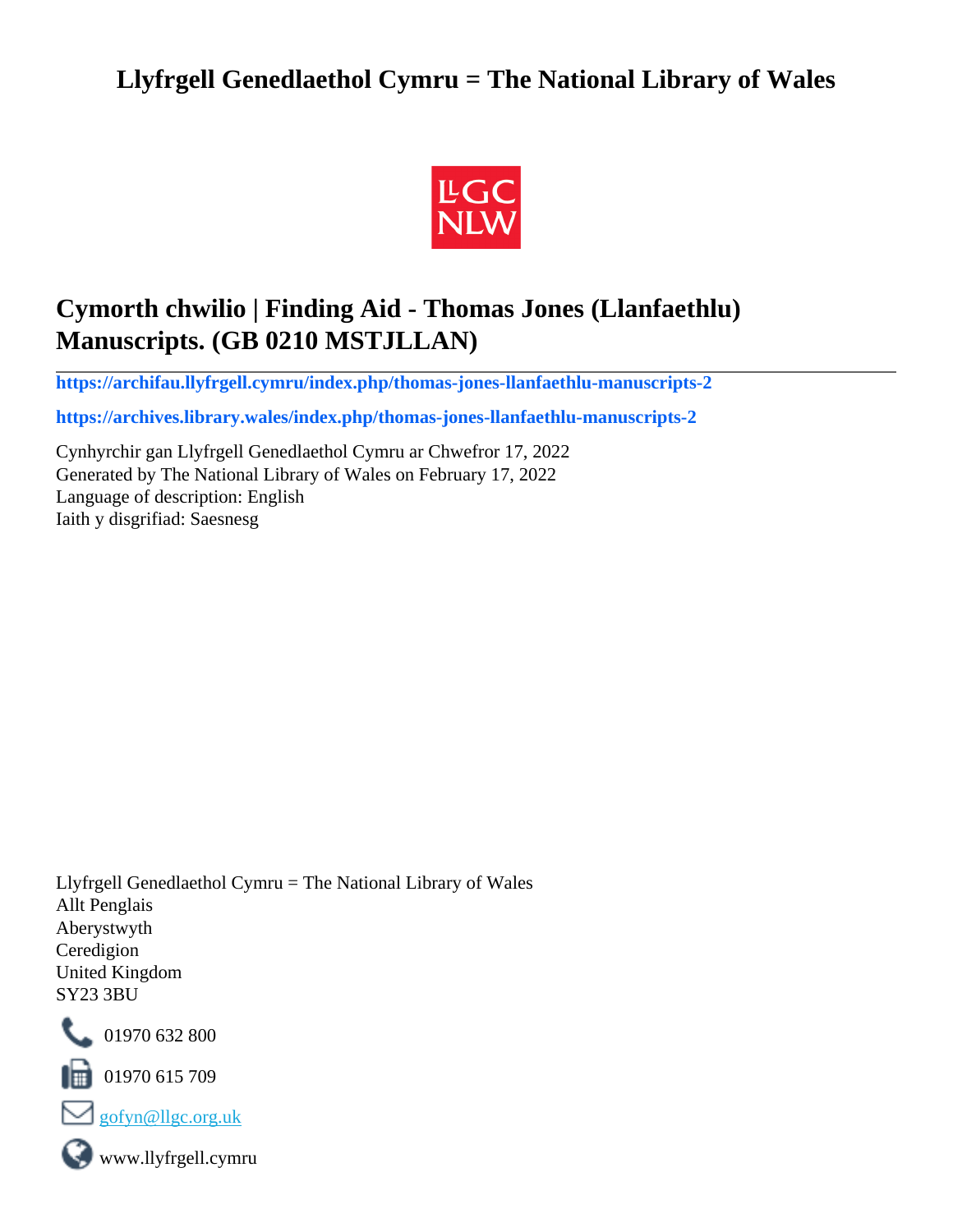# **Tabl cynnwys | Table of contents**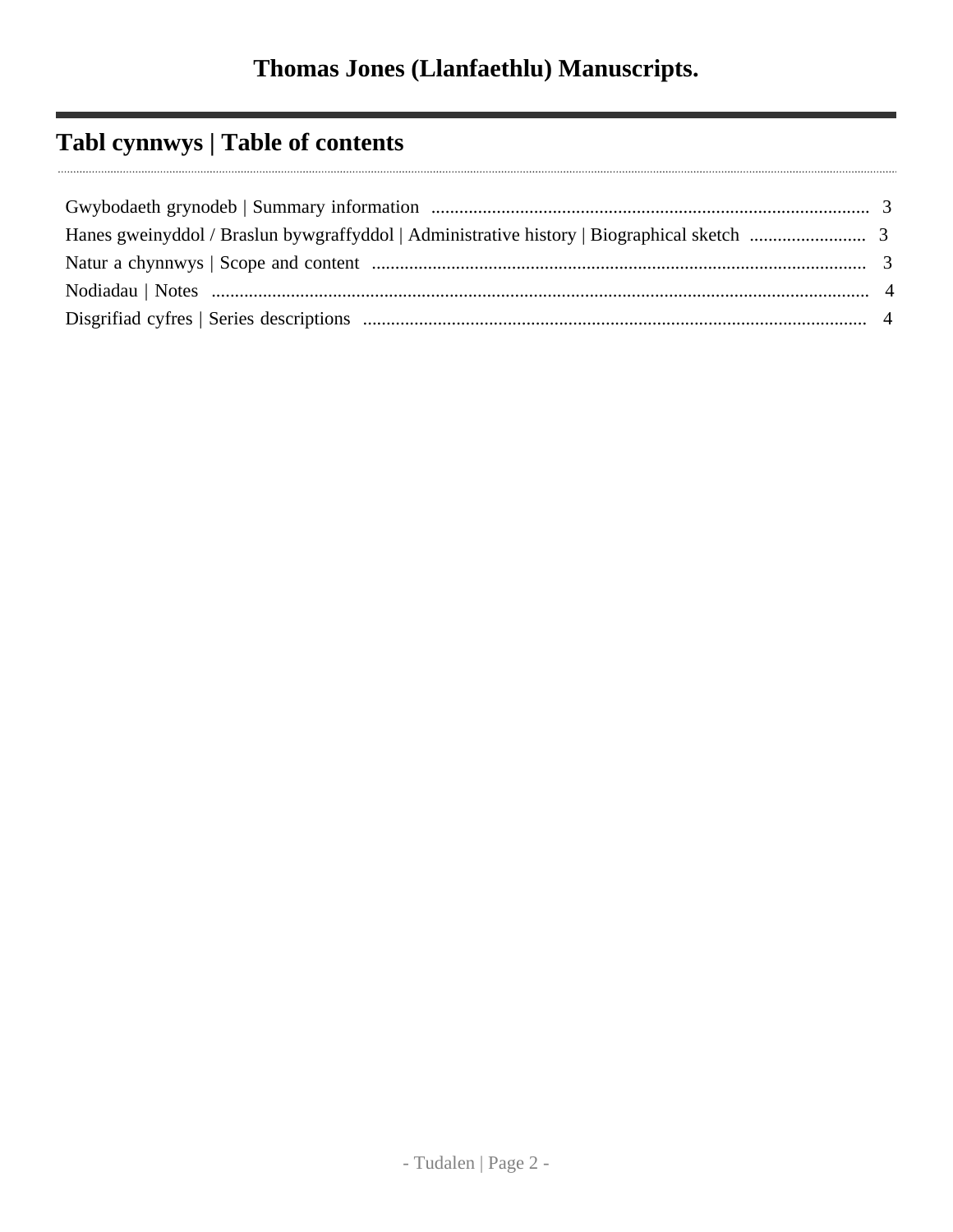## <span id="page-2-0"></span>**Crynodeb o wybodaeth | Summary of information**

| <b>Lleoliad   Repository:</b>                                                       | Llyfrgell Genedlaethol Cymru $=$ The National Library of Wales |
|-------------------------------------------------------------------------------------|----------------------------------------------------------------|
| <b>Teitl</b>   Title:                                                               | Thomas Jones (Llanfaethlu) Manuscripts.                        |
| Cod cyfeirnod  <br><b>Reference code:</b>                                           | <b>GB 0210 MSTJLLAN</b>                                        |
| Virtua system control<br>number [alternative]:                                      | vtls004394435                                                  |
| <b>GEAC</b> system control<br>number [alternative]:                                 | (WIAbNL)0000394435                                             |
| Disgrifiad ffisegol  <br><b>Physical description:</b>                               | 41 vols.                                                       |
| Lleoliad ffisegol  <br><b>Physical location:</b>                                    | ARCH/MSS (GB0210)                                              |
| <b>Iaith   Language:</b>                                                            | Welsh                                                          |
| Dyddiadau creu,<br>golygu a dileu   Dates<br>of creation, revision<br>and deletion: | September 2005.                                                |

# <span id="page-2-1"></span>**Hanes gweinyddol / Braslun bywgraffyddol | Administrative history | Biographical sketch**

#### **Nodyn | Note**

Thomas Jones (1818-1898) was parish clerk of Llanfaethlu, Anglesey, but previously lived in Llantrisant, also in Anglesey. He amassed a substantial collection of music manuscripts, which included not only sacred music but also folk songs, part-songs, etc.

## <span id="page-2-2"></span>**Natur a chynnwys | Scope and content**

A collection of music manuscripts which largely comprises sacred music such as hymn tunes, psalmtunes, anthems and choruses, but also includes folk songs and airs.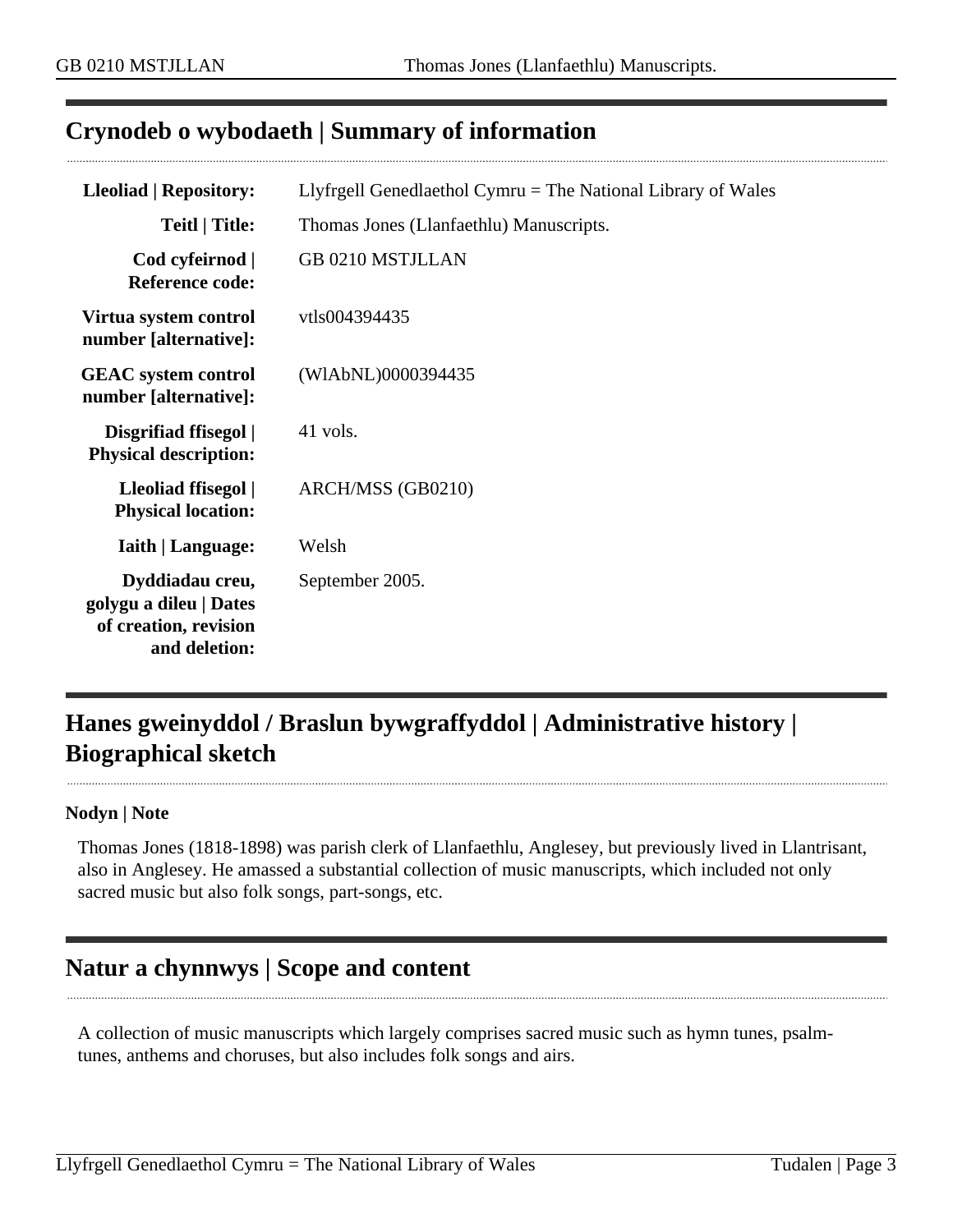## <span id="page-3-0"></span>**Nodiadau | Notes**

#### **Nodiadau teitl | Title notes**

#### **Ffynhonnell | Immediate source of acquisition**

Presented by the Reverend Albert Owen Evans in 1919.

#### **Trefniant | Arrangement**

Arranged according to NLW MSS reference numbers: NLW MSS 8112-8152.

#### **Cyfyngiadau ar fynediad | Restrictions on access**

Readers consulting modern papers in the National Library of Wales are required to sign the 'Modern papers - data protection' form.

#### **Rhestrau cymorth | Finding aids**

The descriptions are also available in the Handlist of Manuscripts in the National Library of Wales, Volume III (Aberystwyth, 1961).

### **Nodiadau eraill | Other notes**

## <span id="page-3-1"></span>**Disgrifiad cyfres | Series descriptions**

| Cod cyfeirnod       | Teitl   Title                                  | Dyddiadau   Dates    | Disgrifiad ffisegol   Physical |
|---------------------|------------------------------------------------|----------------------|--------------------------------|
| Reference code      |                                                |                      | description                    |
| <b>NLW MS 8112A</b> | File - Llyfr tonau                             | $[19 \text{ cent.}]$ |                                |
| vtls004394436       |                                                |                      |                                |
| (WIAbNL)0000394486  |                                                |                      |                                |
|                     | Natur a chynnwys / Scope and content:          |                      |                                |
|                     | A book of hymn-tunes.                          |                      |                                |
|                     | Nodyn / Note [generalNote]:                    |                      |                                |
|                     | Formerly known as Thomas Jones, Llanfaethlu 1. |                      |                                |
|                     | Nodyn   Note [generalNote]:                    |                      |                                |
|                     | Preferred citation: NLW MS 8112A               |                      |                                |
|                     | Lleoliad ffisegol   Physical location:         |                      |                                |
|                     | ARCH/MSS (GB0210)                              |                      |                                |
| <b>NLW MS 8113A</b> | File - Llyfr tonau                             | $[19 \text{ cent.}]$ |                                |
| vtls004394437       |                                                |                      |                                |
| (WIAbNL)0000394487  |                                                |                      |                                |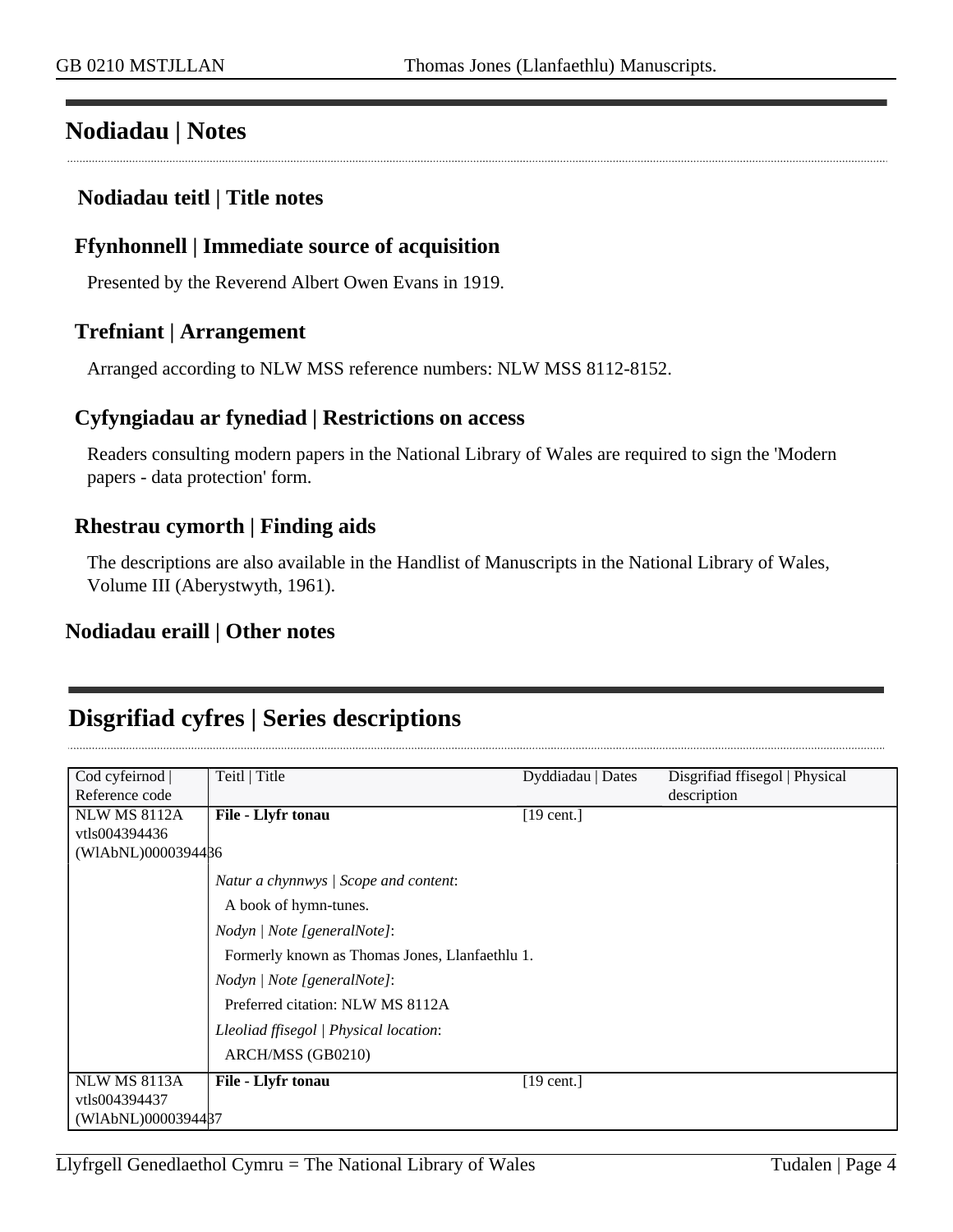|                     | Natur a chynnwys / Scope and content:                                                                                                                                                                                                                                                                                                                                                  |
|---------------------|----------------------------------------------------------------------------------------------------------------------------------------------------------------------------------------------------------------------------------------------------------------------------------------------------------------------------------------------------------------------------------------|
|                     | A book of hymn-tunes and psalm-tunes.                                                                                                                                                                                                                                                                                                                                                  |
|                     | Nodyn   Note [generalNote]:                                                                                                                                                                                                                                                                                                                                                            |
|                     | Formerly known as Thomas Jones, Llanfaethlu 2.                                                                                                                                                                                                                                                                                                                                         |
|                     | Nodyn   Note [generalNote]:                                                                                                                                                                                                                                                                                                                                                            |
|                     | Preferred citation: NLW MS 8113A                                                                                                                                                                                                                                                                                                                                                       |
|                     | Lleoliad ffisegol   Physical location:                                                                                                                                                                                                                                                                                                                                                 |
|                     | ARCH/MSS (GB0210)                                                                                                                                                                                                                                                                                                                                                                      |
| <b>NLW MS 8114A</b> | File - Glees and part songs<br>1837                                                                                                                                                                                                                                                                                                                                                    |
| vtls004394441       |                                                                                                                                                                                                                                                                                                                                                                                        |
| (WIAbNL)0000394441  |                                                                                                                                                                                                                                                                                                                                                                                        |
|                     | Natur a chynnwys / Scope and content:                                                                                                                                                                                                                                                                                                                                                  |
|                     | A collection of glees and part songs compiled by Thomas Jones, 1837, including two Welsh folk songs<br>entitled 'Rhiw beth arall i'w wneuthur' and 'Agoriad y Melinydd'.                                                                                                                                                                                                               |
|                     | Nodyn   Note [generalNote]:                                                                                                                                                                                                                                                                                                                                                            |
|                     | Formerly known as Thomas Jones, Llanfaethlu 3.                                                                                                                                                                                                                                                                                                                                         |
|                     | Nodyn   Note [generalNote]:                                                                                                                                                                                                                                                                                                                                                            |
|                     | Preferred citation: NLW MS 8114A                                                                                                                                                                                                                                                                                                                                                       |
|                     | Lleoliad ffisegol   Physical location:                                                                                                                                                                                                                                                                                                                                                 |
|                     | ARCH/MSS (GB0210)                                                                                                                                                                                                                                                                                                                                                                      |
| <b>NLW MS 8115A</b> | File - Anthemau ac emyn-donau<br>$[19 \text{ cent.}]$                                                                                                                                                                                                                                                                                                                                  |
| vtls004394446       |                                                                                                                                                                                                                                                                                                                                                                                        |
| (WIAbNL)0000394446  |                                                                                                                                                                                                                                                                                                                                                                                        |
|                     | Natur a chynnwys / Scope and content:                                                                                                                                                                                                                                                                                                                                                  |
|                     | Anthems and hymn-tunes, including 'Anthem angladdawl mewn coffadwriaeth am y diweddar Barch.<br>John Elias, Môn' by Richard Mills [Rhydderch Hael], 'Seion, y geiriau gan y Parch W[illiam] Ambrose',<br>'Prynedigaeth', and 'Cwymp Meddwdod' by J[ohn] Ambrose Lloyd, 'Mawl yn Seion' by W. Matthews,<br>and anthems on biblical themes by W[illiam] Owen, Foulk Roberts, and others. |
|                     | Nodyn   Note [generalNote]:                                                                                                                                                                                                                                                                                                                                                            |
|                     | Formerly known as Thomas Jones, Llanfaethlu 3.                                                                                                                                                                                                                                                                                                                                         |
|                     | Nodyn   Note [generalNote]:                                                                                                                                                                                                                                                                                                                                                            |
|                     | Preferred citation: NLW MS 8115A                                                                                                                                                                                                                                                                                                                                                       |
|                     | Lleoliad ffisegol   Physical location:                                                                                                                                                                                                                                                                                                                                                 |
|                     | ARCH/MSS (GB0210)                                                                                                                                                                                                                                                                                                                                                                      |
| <b>NLW MS 8116A</b> | File - Emyn-donau<br>$[19$ cent.]                                                                                                                                                                                                                                                                                                                                                      |
| vtls004394454       |                                                                                                                                                                                                                                                                                                                                                                                        |
| (WIAbNL)0000394454  |                                                                                                                                                                                                                                                                                                                                                                                        |
|                     | Natur a chynnwys / Scope and content:                                                                                                                                                                                                                                                                                                                                                  |
|                     | A collection of Welsh and other hymn-tunes, including examples by J[ohn] Edwards ('Aberafon'), W.<br>Jones ('Cyfoeth Diderfyn'), R[ichard] Williams, Berwucha ('Ymadawiad' and 'Efelychiad o'r dôn Hafan<br>Ddymunol'), and W. Evans, Byrwan ('Bethlehem').                                                                                                                            |
|                     | Nodyn   Note [generalNote]:                                                                                                                                                                                                                                                                                                                                                            |
|                     | Formerly known as Thomas Jones, Llanfaethlu 5.                                                                                                                                                                                                                                                                                                                                         |
|                     | Nodyn   Note [generalNote]:                                                                                                                                                                                                                                                                                                                                                            |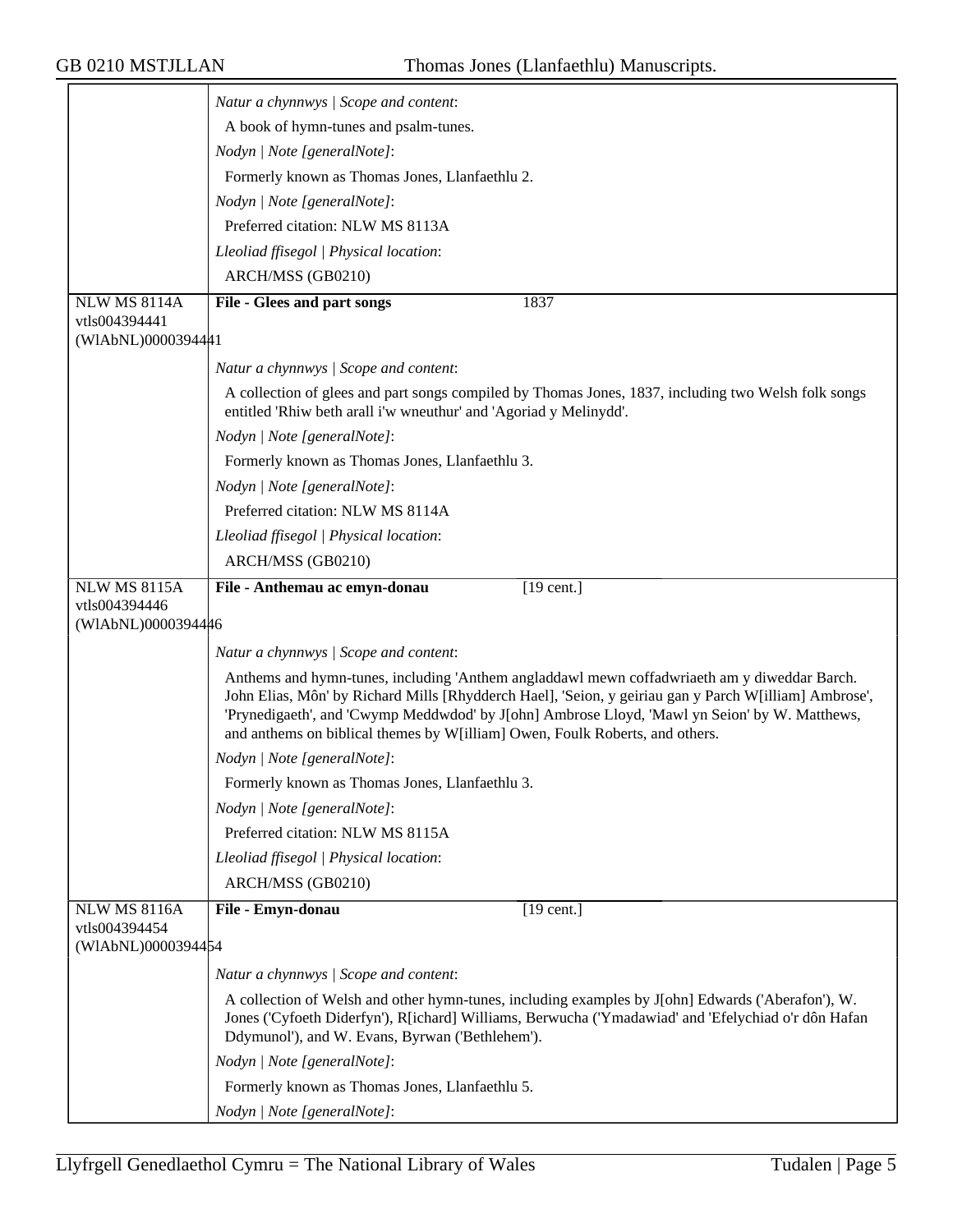|                                      | Preferred citation: NLW MS 8116A                       |                                                                                                                                                                                                    |
|--------------------------------------|--------------------------------------------------------|----------------------------------------------------------------------------------------------------------------------------------------------------------------------------------------------------|
|                                      | Lleoliad ffisegol   Physical location:                 |                                                                                                                                                                                                    |
|                                      | ARCH/MSS (GB0210)                                      |                                                                                                                                                                                                    |
| <b>NLW MS 8117A</b>                  | File - Emyn-donau                                      | $\overline{19}$ cent.]                                                                                                                                                                             |
| vtls004394455                        |                                                        |                                                                                                                                                                                                    |
| (WIAbNL)0000394455                   |                                                        |                                                                                                                                                                                                    |
|                                      | Natur a chynnwys / Scope and content:                  |                                                                                                                                                                                                    |
|                                      | A miscellaneous collection of hymn-tunes.              |                                                                                                                                                                                                    |
|                                      | Nodyn   Note [generalNote]:                            |                                                                                                                                                                                                    |
|                                      | Formerly known as Thomas Jones, Llanfaethlu 6.         |                                                                                                                                                                                                    |
|                                      | Nodyn   Note [generalNote]:                            |                                                                                                                                                                                                    |
|                                      | Preferred citation: NLW MS 8117A                       |                                                                                                                                                                                                    |
|                                      | Lleoliad ffisegol   Physical location:                 |                                                                                                                                                                                                    |
|                                      | ARCH/MSS (GB0210)                                      |                                                                                                                                                                                                    |
| <b>NLW MS 8118A</b>                  | File - Emyn-donau, salmau ac anthemau                  | $[1800]$ x $[1825]$                                                                                                                                                                                |
| vtls004394460<br>(WIAbNL)0000394460  |                                                        |                                                                                                                                                                                                    |
|                                      | Natur a chynnwys / Scope and content:                  |                                                                                                                                                                                                    |
|                                      |                                                        | A miscellaneous collection of hymn-tunes, psalm-tunes and anthems compiled early in the nineteenth<br>century. The composers' names given are W. Rowlands, Robert Parry, R. Jones and Hugh Hughes. |
|                                      | Nodyn   Note [generalNote]:                            |                                                                                                                                                                                                    |
|                                      | Formerly known as Thomas Jones, Llanfaethlu 7.         |                                                                                                                                                                                                    |
|                                      | Nodyn   Note [generalNote]:                            |                                                                                                                                                                                                    |
|                                      | Preferred citation: NLW MS 8118A                       |                                                                                                                                                                                                    |
|                                      | Lleoliad ffisegol   Physical location:                 |                                                                                                                                                                                                    |
|                                      | ARCH/MSS (GB0210)                                      |                                                                                                                                                                                                    |
| <b>NLW MS 8119A</b>                  | File - Airs                                            | $[19 \text{ cent.}]$                                                                                                                                                                               |
| vtls004394463                        |                                                        |                                                                                                                                                                                                    |
| (WIAbNL)0000394463                   |                                                        |                                                                                                                                                                                                    |
|                                      | Natur a chynnwys / Scope and content:                  |                                                                                                                                                                                                    |
|                                      | 'Clochau Ruabon', 'Dima Goch' and 'Yr hen amser gynt'. | A collection of miscellaneous airs, including 'The Maid of Llanwellyn' ([Charles Henry] Purday),                                                                                                   |
|                                      | Nodyn   Note [generalNote]:                            |                                                                                                                                                                                                    |
|                                      | Formerly known as Thomas Jones, Llanfaethlu 8.         |                                                                                                                                                                                                    |
|                                      | Nodyn   Note [generalNote]:                            |                                                                                                                                                                                                    |
|                                      | Preferred citation: NLW MS 8119A                       |                                                                                                                                                                                                    |
|                                      | Lleoliad ffisegol   Physical location:                 |                                                                                                                                                                                                    |
|                                      | ARCH/MSS (GB0210)                                      |                                                                                                                                                                                                    |
| <b>NLW MS 8120A</b><br>vtls004394481 | File - Anthemau, salm-donau ac emyn-<br>donau          | $[19$ cent.]                                                                                                                                                                                       |
| (WIAbNL)0000394481                   |                                                        |                                                                                                                                                                                                    |
|                                      | Natur a chynnwys / Scope and content:                  |                                                                                                                                                                                                    |
|                                      | Reverend John Jones, Tal-y-sarn.                       | Anthems, psalm-tunes and hymn-tunes, including 'Margareta' and 'Llawenydd yn yr Afon' by the                                                                                                       |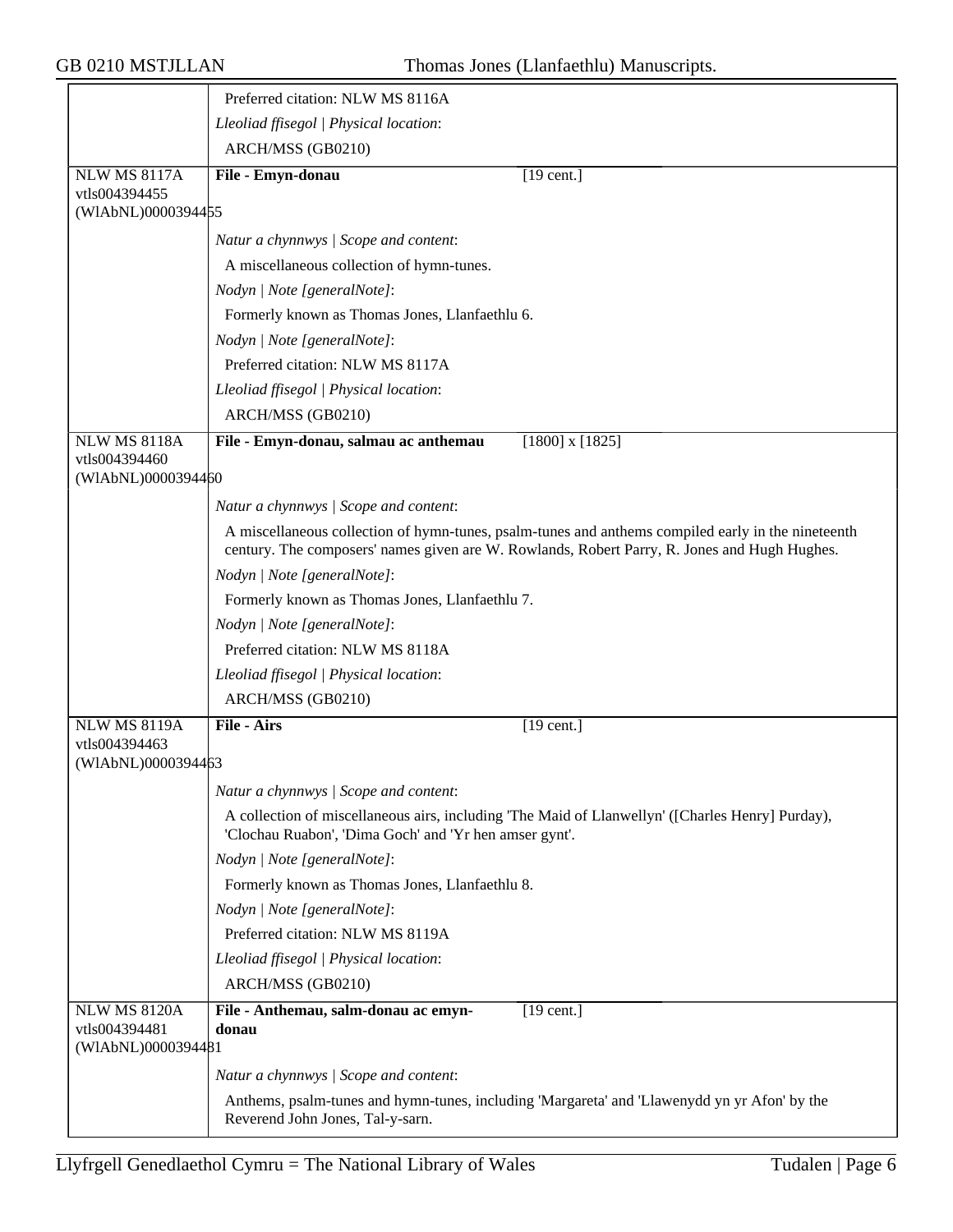|                     | Nodyn   Note [generalNote]:                                                                                                                                                                                                                                                                                                                                                                                                                                                                                                                                                                                                                                                                                                                                                                                                                                                                                                                                                                                                                                         |
|---------------------|---------------------------------------------------------------------------------------------------------------------------------------------------------------------------------------------------------------------------------------------------------------------------------------------------------------------------------------------------------------------------------------------------------------------------------------------------------------------------------------------------------------------------------------------------------------------------------------------------------------------------------------------------------------------------------------------------------------------------------------------------------------------------------------------------------------------------------------------------------------------------------------------------------------------------------------------------------------------------------------------------------------------------------------------------------------------|
|                     | Formerly known as Thomas Jones, Llanfaethlu 9.                                                                                                                                                                                                                                                                                                                                                                                                                                                                                                                                                                                                                                                                                                                                                                                                                                                                                                                                                                                                                      |
|                     | Nodyn   Note [generalNote]:                                                                                                                                                                                                                                                                                                                                                                                                                                                                                                                                                                                                                                                                                                                                                                                                                                                                                                                                                                                                                                         |
|                     | Preferred citation: NLW MS 8120A                                                                                                                                                                                                                                                                                                                                                                                                                                                                                                                                                                                                                                                                                                                                                                                                                                                                                                                                                                                                                                    |
|                     | Lleoliad ffisegol   Physical location:                                                                                                                                                                                                                                                                                                                                                                                                                                                                                                                                                                                                                                                                                                                                                                                                                                                                                                                                                                                                                              |
|                     | ARCH/MSS (GB0210)                                                                                                                                                                                                                                                                                                                                                                                                                                                                                                                                                                                                                                                                                                                                                                                                                                                                                                                                                                                                                                                   |
| <b>NLW MS 8121A</b> | File - Anthemau<br>$[19$ cent.]                                                                                                                                                                                                                                                                                                                                                                                                                                                                                                                                                                                                                                                                                                                                                                                                                                                                                                                                                                                                                                     |
| vtls004394491       |                                                                                                                                                                                                                                                                                                                                                                                                                                                                                                                                                                                                                                                                                                                                                                                                                                                                                                                                                                                                                                                                     |
| (WIAbNL)0000394491  |                                                                                                                                                                                                                                                                                                                                                                                                                                                                                                                                                                                                                                                                                                                                                                                                                                                                                                                                                                                                                                                                     |
|                     | Natur a chynnwys / Scope and content:                                                                                                                                                                                                                                                                                                                                                                                                                                                                                                                                                                                                                                                                                                                                                                                                                                                                                                                                                                                                                               |
|                     | Anthems, including a four-part anthem entitled 'Calfaria'.                                                                                                                                                                                                                                                                                                                                                                                                                                                                                                                                                                                                                                                                                                                                                                                                                                                                                                                                                                                                          |
|                     | Nodyn   Note [generalNote]:                                                                                                                                                                                                                                                                                                                                                                                                                                                                                                                                                                                                                                                                                                                                                                                                                                                                                                                                                                                                                                         |
|                     | Formerly known as Thomas Jones, Llanfaethlu 10.                                                                                                                                                                                                                                                                                                                                                                                                                                                                                                                                                                                                                                                                                                                                                                                                                                                                                                                                                                                                                     |
|                     | Nodyn   Note [generalNote]:                                                                                                                                                                                                                                                                                                                                                                                                                                                                                                                                                                                                                                                                                                                                                                                                                                                                                                                                                                                                                                         |
|                     | Preferred citation: NLW MS 8121A                                                                                                                                                                                                                                                                                                                                                                                                                                                                                                                                                                                                                                                                                                                                                                                                                                                                                                                                                                                                                                    |
|                     | Lleoliad ffisegol   Physical location:                                                                                                                                                                                                                                                                                                                                                                                                                                                                                                                                                                                                                                                                                                                                                                                                                                                                                                                                                                                                                              |
|                     | ARCH/MSS (GB0210)                                                                                                                                                                                                                                                                                                                                                                                                                                                                                                                                                                                                                                                                                                                                                                                                                                                                                                                                                                                                                                                   |
| <b>NLW MS 8122A</b> | File - Anthemau<br>$\overline{19}$ cent.]                                                                                                                                                                                                                                                                                                                                                                                                                                                                                                                                                                                                                                                                                                                                                                                                                                                                                                                                                                                                                           |
| vtls004394511       |                                                                                                                                                                                                                                                                                                                                                                                                                                                                                                                                                                                                                                                                                                                                                                                                                                                                                                                                                                                                                                                                     |
| (WIAbNL)00003945 1  |                                                                                                                                                                                                                                                                                                                                                                                                                                                                                                                                                                                                                                                                                                                                                                                                                                                                                                                                                                                                                                                                     |
|                     | Natur a chynnwys / Scope and content:                                                                                                                                                                                                                                                                                                                                                                                                                                                                                                                                                                                                                                                                                                                                                                                                                                                                                                                                                                                                                               |
|                     | A book of anthems, including works by David Hughes, 'Cristiolus Môn' ('Elias a Jonah'), J[ohn] Ambrose<br>Lloyd ('Y Mab Afradlawn'), Robert Davies, 'Cyndeyrn', 1861 ('Crist ein Pasg ni'), Thomas G[ruffydd]<br>Jones, 'Tavalaw' ['Tafalaw Bencerdd'] ('Molwch yr Arglwydd' and 'Daniel'), J. Williams, 'Ab Alaw',<br>Treffynnon ('Telyn Judah' and 'Hosannah Chorus'), Owen [Humphrey] Davies, 'Eos Llechid' ('Salm<br>115.1'), William Roberts ('Cenhadon Hedd'), R[owland] H[uw] Pritchard ('Y Salm Gyntaf' and<br>'Deffroad'), G. Williams ('Darfu am y Cyfiawn'), E. B. Williams ('Cenwch i'r Arglwydd' and 'Clych<br>Dirwestol'), J[ohn] Ellis ('Job 14', arranged by W[illiam] J[ohn] Hughes, M.R.C.P.), J. P. Jones ('Yr<br>Arglwydd sydd yn teyrnasu'), E[dward] Stephen ['Tanymarian'] ('Desgrifiad o'r Cristion yn marw'),<br>W[illiam] Pugh ('Iddo Ef'), and John Parry ('Deffro di ogleddwynt'); and hymn-tunes, including 'Adria'<br>by William Jones, 'Talwrn' by 'Madawg', 'Montrose' by W. A. Powell, and 'Rhuthin' by J[oseph] D[avid]<br>Jones. |
|                     | Nodyn   Note [generalNote]:                                                                                                                                                                                                                                                                                                                                                                                                                                                                                                                                                                                                                                                                                                                                                                                                                                                                                                                                                                                                                                         |
|                     | Formerly known as Thomas Jones, Llanfaethlu 11.                                                                                                                                                                                                                                                                                                                                                                                                                                                                                                                                                                                                                                                                                                                                                                                                                                                                                                                                                                                                                     |
|                     | Nodyn   Note [generalNote]:                                                                                                                                                                                                                                                                                                                                                                                                                                                                                                                                                                                                                                                                                                                                                                                                                                                                                                                                                                                                                                         |
|                     | Preferred citation: NLW MS 8122A                                                                                                                                                                                                                                                                                                                                                                                                                                                                                                                                                                                                                                                                                                                                                                                                                                                                                                                                                                                                                                    |
|                     | Lleoliad ffisegol   Physical location:                                                                                                                                                                                                                                                                                                                                                                                                                                                                                                                                                                                                                                                                                                                                                                                                                                                                                                                                                                                                                              |
|                     | ARCH/MSS (GB0210)                                                                                                                                                                                                                                                                                                                                                                                                                                                                                                                                                                                                                                                                                                                                                                                                                                                                                                                                                                                                                                                   |
| <b>NLW MS 8123A</b> | File - 'Udgorn Sion'<br>1861                                                                                                                                                                                                                                                                                                                                                                                                                                                                                                                                                                                                                                                                                                                                                                                                                                                                                                                                                                                                                                        |
| vtls004394557       |                                                                                                                                                                                                                                                                                                                                                                                                                                                                                                                                                                                                                                                                                                                                                                                                                                                                                                                                                                                                                                                                     |
| (WIAbNL)0000394557  |                                                                                                                                                                                                                                                                                                                                                                                                                                                                                                                                                                                                                                                                                                                                                                                                                                                                                                                                                                                                                                                                     |
|                     | Natur a chynnwys / Scope and content:                                                                                                                                                                                                                                                                                                                                                                                                                                                                                                                                                                                                                                                                                                                                                                                                                                                                                                                                                                                                                               |
|                     | 'Udgorn Sion, sef casgliad o donau cynulleidfaol gan David Jones ('Dewi Wyllt'), Caernarfon',<br>transcribed by Thomas Jones, Ty'n llan, Llantrisant, 13 November 1861. The collection includes hymn-<br>tunes by David Jones ('Dewi Wyllt'), W[illiam] J[ohn] Hughes, Sandbach, Owen [Humphrey] Davies<br>('Eos Llechid'), Madog Owen, E. Pughe, Bangor, W. Williams, Llanfairfechan, E[dward] Evans ('Heman                                                                                                                                                                                                                                                                                                                                                                                                                                                                                                                                                                                                                                                       |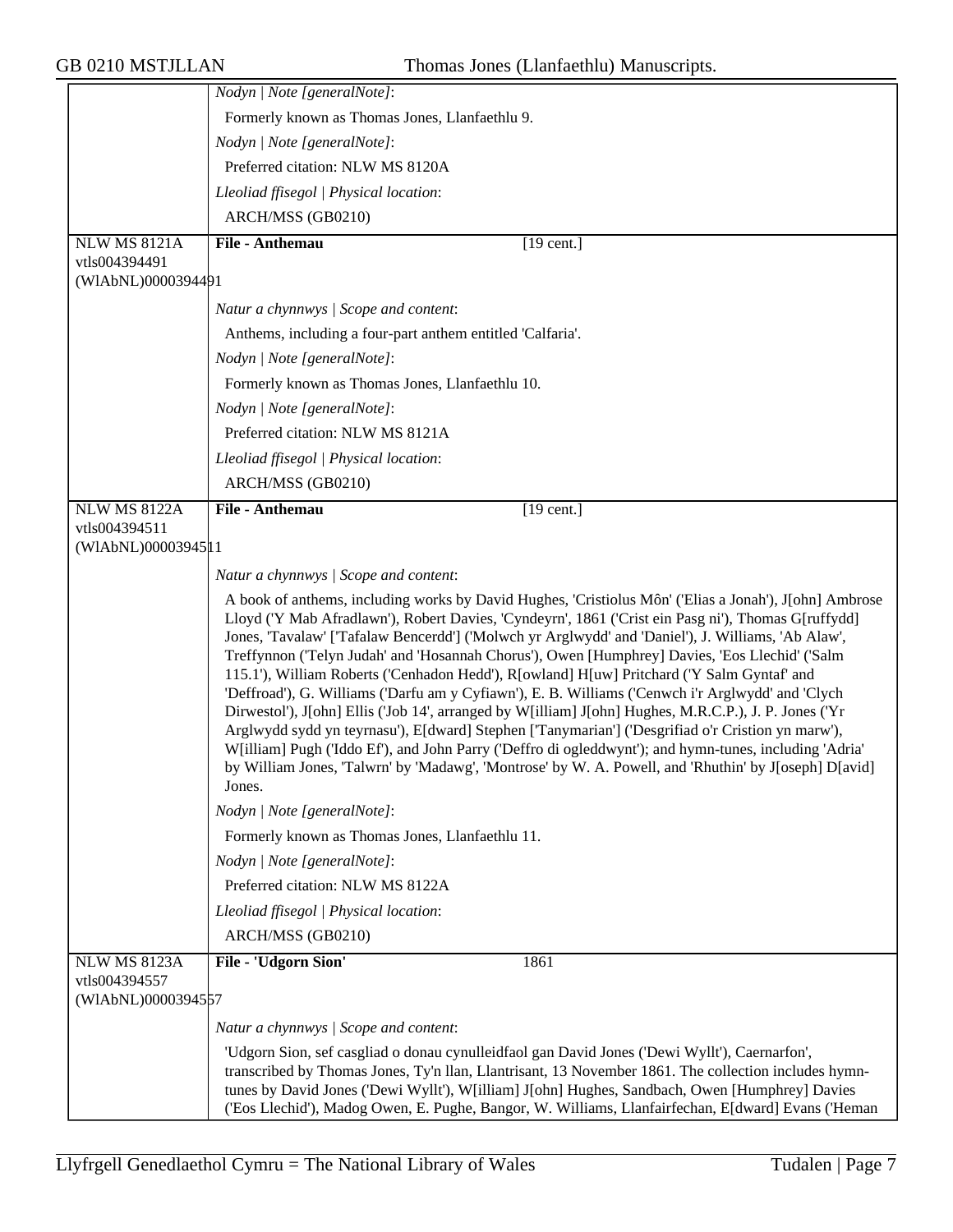|                                     | Gwent'), J[ohn] Ambrose Lloyd (hymn-tunes adjudged best at the Manchester Literary Festival, St<br>David's Day, 1856), John Owen ('Owain Alaw'), D. Thomas, Maesteg, and Morris Jones, Mallwyd.                                                                                                                                                                                         |
|-------------------------------------|-----------------------------------------------------------------------------------------------------------------------------------------------------------------------------------------------------------------------------------------------------------------------------------------------------------------------------------------------------------------------------------------|
|                                     | Nodyn   Note [generalNote]:                                                                                                                                                                                                                                                                                                                                                             |
|                                     | Formerly known as Thomas Jones, Llanfaethlu 12.                                                                                                                                                                                                                                                                                                                                         |
|                                     | Nodyn   Note [generalNote]:                                                                                                                                                                                                                                                                                                                                                             |
|                                     | Preferred citation: NLW MS 8123A                                                                                                                                                                                                                                                                                                                                                        |
|                                     | Lleoliad ffisegol   Physical location:                                                                                                                                                                                                                                                                                                                                                  |
|                                     | ARCH/MSS (GB0210)                                                                                                                                                                                                                                                                                                                                                                       |
| NLW MS 8124A                        | File - Anthemau ac emyn-donau<br>$\overline{19}$ cent.]                                                                                                                                                                                                                                                                                                                                 |
| vtls004394563<br>(WIAbNL)0000394563 |                                                                                                                                                                                                                                                                                                                                                                                         |
|                                     | Natur a chynnwys / Scope and content:                                                                                                                                                                                                                                                                                                                                                   |
|                                     | Anthems and hymn-tunes for temperance campaigns and other purposes, including anthems by D[avid]<br>Hughes ['Cristiolus Môn'] ('Cwymp Dagon'), D[aniel] T[homas] Williams, Merthyr ('Diolch i Ti, O Dad')<br>and Owen [Humphrey] Davies ('Anthem Nadolig'), a glee by 'J. O. R.', and a song entitled 'Nos Dawch'.                                                                      |
|                                     | Nodyn   Note [generalNote]:                                                                                                                                                                                                                                                                                                                                                             |
|                                     | Formerly known as Thomas Jones, Llanfaethlu 13.                                                                                                                                                                                                                                                                                                                                         |
|                                     | Nodyn   Note [generalNote]:                                                                                                                                                                                                                                                                                                                                                             |
|                                     | Preferred citation: NLW MS 8124A                                                                                                                                                                                                                                                                                                                                                        |
|                                     | Lleoliad ffisegol   Physical location:                                                                                                                                                                                                                                                                                                                                                  |
|                                     | ARCH/MSS (GB0210)                                                                                                                                                                                                                                                                                                                                                                       |
| <b>NLW MS 8125A</b>                 | File - 'Canto y Gynulleidfa'<br>1859                                                                                                                                                                                                                                                                                                                                                    |
| vtls004394572<br>(WIAbNL)0000394572 |                                                                                                                                                                                                                                                                                                                                                                                         |
|                                     |                                                                                                                                                                                                                                                                                                                                                                                         |
|                                     | Natur a chynnwys / Scope and content:                                                                                                                                                                                                                                                                                                                                                   |
|                                     | 'Canto y Gynulleidfa, sef Anthemau a Thonau cyfaddas i'w canu yn yr addoliad cyhoeddus, gan David<br>Bynner ('Dewi Cadfan'), Llangadfan, Chwefror 8fed 1859'. The anthems are 'Praise the Lord, O my<br>soul', 'The Congregational Anthem', and 'Moliant Seion'. Several of the hymn-tunes have titles of<br>Montgomeryshire association, e.g. Beulah, St Cadfan, Cannoffice and Myfod. |
|                                     | Nodyn   Note [generalNote]:                                                                                                                                                                                                                                                                                                                                                             |
|                                     | Formerly known as Thomas Jones, Llanfaethlu 14.                                                                                                                                                                                                                                                                                                                                         |
|                                     | Nodyn   Note [generalNote]:                                                                                                                                                                                                                                                                                                                                                             |
|                                     | Preferred citation: NLW MS 8125A                                                                                                                                                                                                                                                                                                                                                        |
|                                     | Lleoliad ffisegol   Physical location:                                                                                                                                                                                                                                                                                                                                                  |
|                                     | ARCH/MSS (GB0210)                                                                                                                                                                                                                                                                                                                                                                       |
| <b>NLW MS 8126A</b>                 | File - Anthemau<br>$[19$ cent.]                                                                                                                                                                                                                                                                                                                                                         |
| vtls004394576                       |                                                                                                                                                                                                                                                                                                                                                                                         |
| (WIAbNL)0000394576                  |                                                                                                                                                                                                                                                                                                                                                                                         |
|                                     |                                                                                                                                                                                                                                                                                                                                                                                         |
|                                     | Natur a chynnwys / Scope and content:                                                                                                                                                                                                                                                                                                                                                   |
|                                     | A book of anthems by various composers, including three by John Ambrose Lloyd ('Marwolaeth y<br>Cyfiawn', 'Anthem angladdawl' and 'Addoliad').                                                                                                                                                                                                                                          |
|                                     | Nodyn   Note [generalNote]:                                                                                                                                                                                                                                                                                                                                                             |
|                                     | Formerly known as Thomas Jones, Llanfaethlu 15.                                                                                                                                                                                                                                                                                                                                         |
|                                     | Nodyn   Note [generalNote]:                                                                                                                                                                                                                                                                                                                                                             |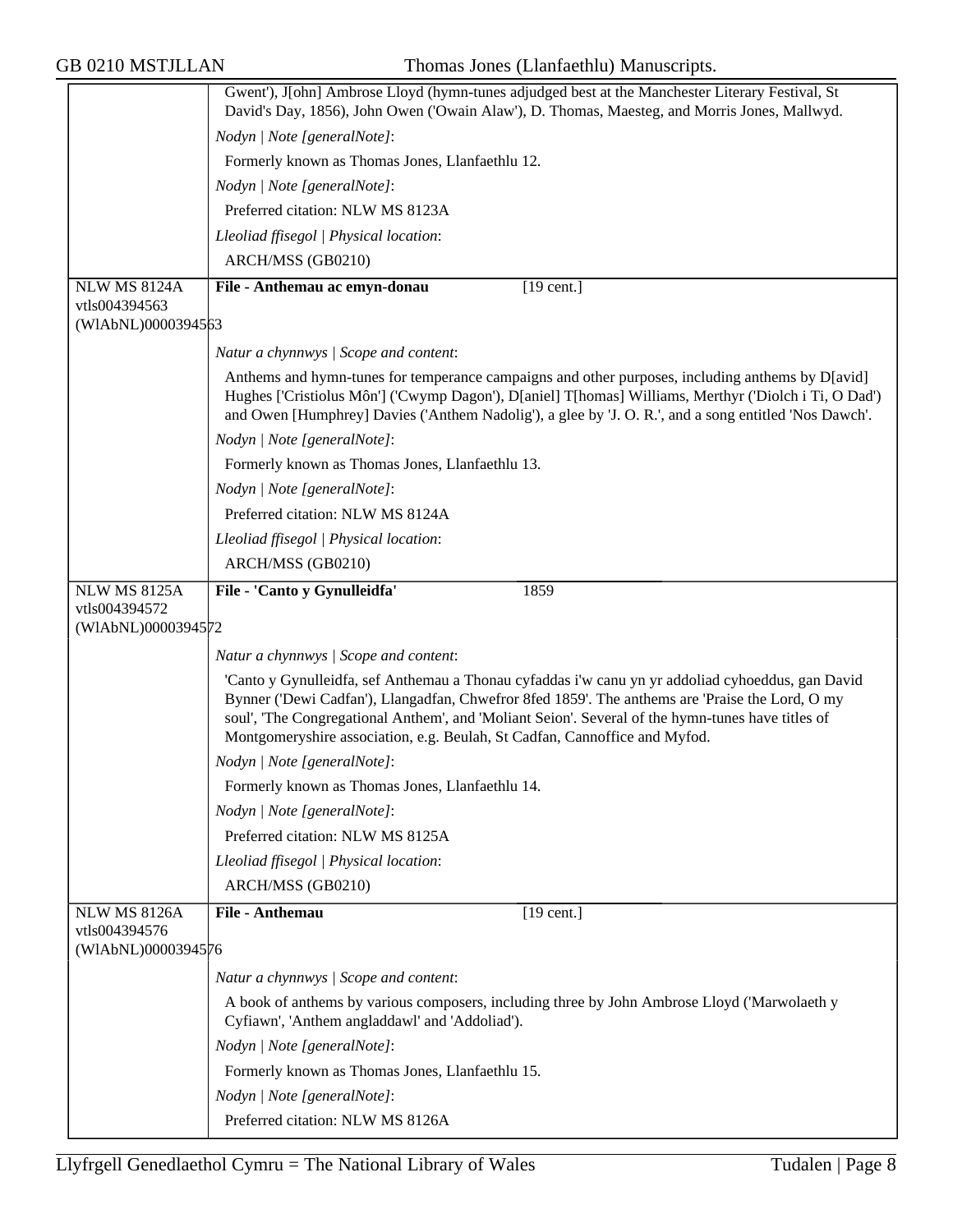|                     | Lleoliad ffisegol   Physical location:                                                                                                                                                                                                               |
|---------------------|------------------------------------------------------------------------------------------------------------------------------------------------------------------------------------------------------------------------------------------------------|
|                     | ARCH/MSS (GB0210)                                                                                                                                                                                                                                    |
| <b>NLW MS 8127A</b> | File - Anthemau ac emyn-donau<br>$[19$ cent.]                                                                                                                                                                                                        |
| vtls004394581       |                                                                                                                                                                                                                                                      |
| (WIAbNL)0000394581  |                                                                                                                                                                                                                                                      |
|                     | Natur a chynnwys / Scope and content:                                                                                                                                                                                                                |
|                     | A book of Welsh anthems, anonymous except 'Diwedd y Cynhaeaf' by W. Reynolds (words by William<br>Williams, 'Caledfryn') and 'Anthem Cydgordiad' and 'Anthem Coroniad' by J. Ebrill Davies, Llandegla;<br>and three hymn-tunes by J. Harris, Rhigos. |
|                     | Nodyn   Note [generalNote]:                                                                                                                                                                                                                          |
|                     | Formerly known as Thomas Jones, Llanfaethlu 16.                                                                                                                                                                                                      |
|                     | Nodyn   Note [generalNote]:                                                                                                                                                                                                                          |
|                     | Preferred citation: NLW MS 8127A                                                                                                                                                                                                                     |
|                     | Lleoliad ffisegol   Physical location:                                                                                                                                                                                                               |
|                     | ARCH/MSS (GB0210)                                                                                                                                                                                                                                    |
| <b>NLW MS 8128A</b> | <b>File - Anthem</b><br>$[1843]$ x $[1899]$                                                                                                                                                                                                          |
| vtls004394591       |                                                                                                                                                                                                                                                      |
| (WIAbNL)0000394591  |                                                                                                                                                                                                                                                      |
|                     | Natur a chynnwys / Scope and content:                                                                                                                                                                                                                |
|                     | An anthem on Isaiah 12 by Thomas Jones, Lixwm ['Canrhawdfardd'].                                                                                                                                                                                     |
|                     | Nodyn   Note [generalNote]:                                                                                                                                                                                                                          |
|                     | Formerly known as Thomas Jones, Llanfaethlu 17.                                                                                                                                                                                                      |
|                     | Nodyn   Note [generalNote]:                                                                                                                                                                                                                          |
|                     | Preferred citation: NLW MS 8128A                                                                                                                                                                                                                     |
|                     | Lleoliad ffisegol   Physical location:                                                                                                                                                                                                               |
|                     | ARCH/MSS (GB0210)                                                                                                                                                                                                                                    |
| <b>NLW MS 8129A</b> | File - Anthemau ac emyn-donau<br>$[19$ cent.]                                                                                                                                                                                                        |
| vtls004394602       |                                                                                                                                                                                                                                                      |
| (WIAbNL)0000394602  |                                                                                                                                                                                                                                                      |
|                     | Natur a chynnwys / Scope and content:                                                                                                                                                                                                                |
|                     | Anthems and hymn-tunes composed by John Ambrose Lloyd, Richard Williams, Samuel Nuttall,<br>Ysceifiog, 1855, William Jones and Griffith Rowlands ['Asaph'], Bethesda.                                                                                |
|                     | Nodyn   Note [generalNote]:                                                                                                                                                                                                                          |
|                     | Formerly known as Thomas Jones, Llanfaethlu 18.                                                                                                                                                                                                      |
|                     | Nodyn   Note [generalNote]:                                                                                                                                                                                                                          |
|                     | Preferred citation: NLW MS 8129A                                                                                                                                                                                                                     |
|                     | Lleoliad ffisegol   Physical location:                                                                                                                                                                                                               |
|                     | ARCH/MSS (GB0210)                                                                                                                                                                                                                                    |
| <b>NLW MS 8130A</b> | $[19$ cent.]<br>File - Anthemau ac emyn-donau                                                                                                                                                                                                        |
| vtls004394608       |                                                                                                                                                                                                                                                      |
| (WIAbNL)0000394608  |                                                                                                                                                                                                                                                      |
|                     | Natur a chynnwys / Scope and content:                                                                                                                                                                                                                |
|                     | A book of anthems, hymn-tunes and psalm-tunes, including anthems by Richard Mills ['Rhydderch Hael']<br>('Cenwch i'r Arglwydd') and R[ees] P. Williams, Rhymney ('Ac mi glywais lais o'r nef').                                                      |
|                     | Nodyn   Note [generalNote]:                                                                                                                                                                                                                          |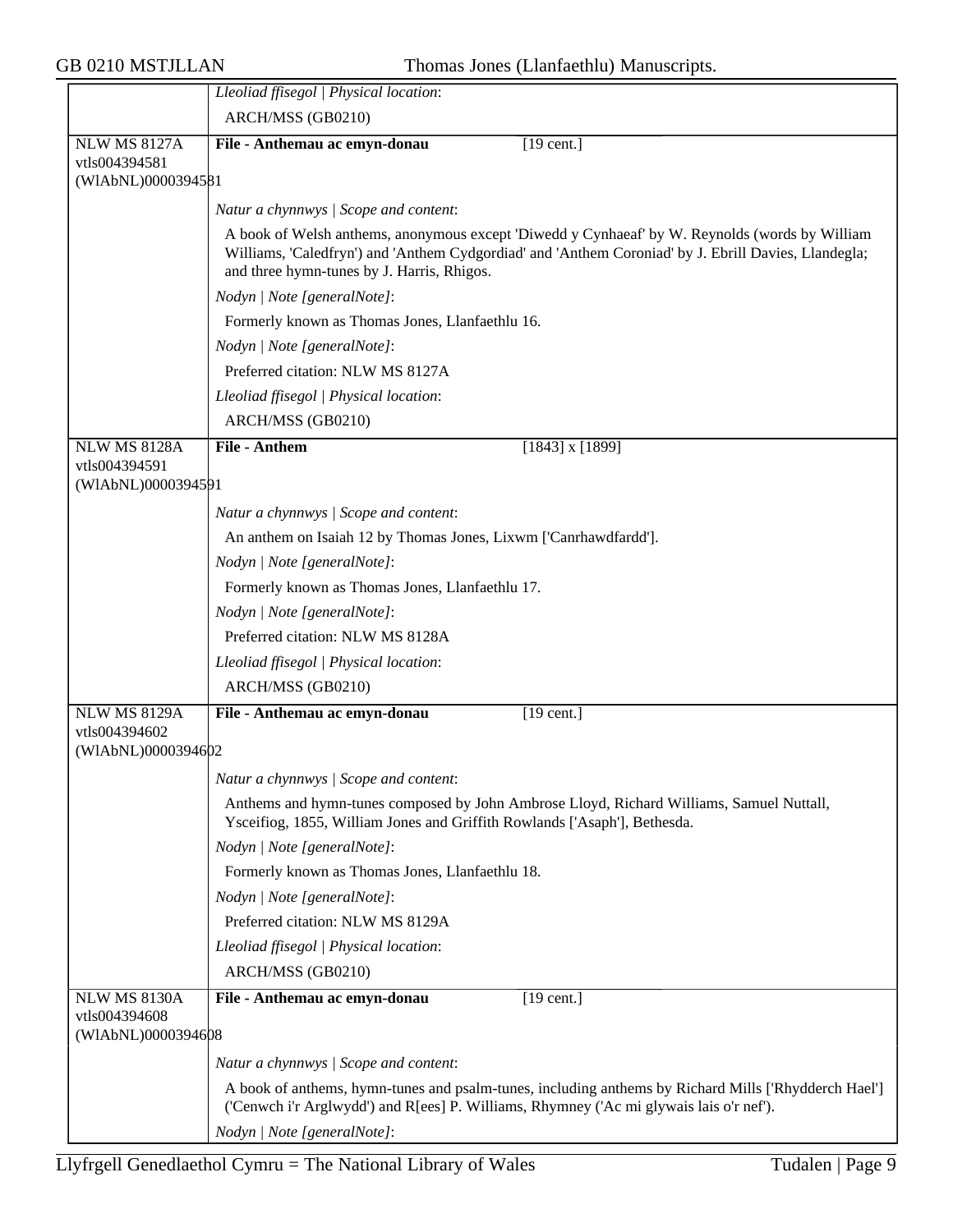|                                     | Formerly known as Thomas Jones, Llanfaethlu 19.                                                                                                                                                                                                                                                       |
|-------------------------------------|-------------------------------------------------------------------------------------------------------------------------------------------------------------------------------------------------------------------------------------------------------------------------------------------------------|
|                                     | Nodyn   Note [generalNote]:                                                                                                                                                                                                                                                                           |
|                                     | Preferred citation: NLW MS 8130A                                                                                                                                                                                                                                                                      |
|                                     | Lleoliad ffisegol   Physical location:                                                                                                                                                                                                                                                                |
|                                     | ARCH/MSS (GB0210)                                                                                                                                                                                                                                                                                     |
| <b>NLW MS 8131A</b>                 | <b>File - Caneuon dirwest</b><br>$[19 \text{ cent.}]$                                                                                                                                                                                                                                                 |
| vtls004394616                       |                                                                                                                                                                                                                                                                                                       |
| (WIAbNL)0000394616                  |                                                                                                                                                                                                                                                                                                       |
|                                     | Natur a chynnwys / Scope and content:                                                                                                                                                                                                                                                                 |
|                                     | A collection of temperance songs by William Owen [Prysgol], John Morgan ('Cadnant') and others<br>unnamed.                                                                                                                                                                                            |
|                                     | Nodyn   Note [generalNote]:                                                                                                                                                                                                                                                                           |
|                                     | Formerly known as Thomas Jones, Llanfaethlu 20.                                                                                                                                                                                                                                                       |
|                                     | Nodyn   Note [generalNote]:                                                                                                                                                                                                                                                                           |
|                                     | Preferred citation: NLW MS 8131A                                                                                                                                                                                                                                                                      |
|                                     | Lleoliad ffisegol   Physical location:                                                                                                                                                                                                                                                                |
|                                     | ARCH/MSS (GB0210)                                                                                                                                                                                                                                                                                     |
| <b>NLW MS 8132A</b>                 | File - Anthemau ac emyn-donau<br>$[19 \text{ cent.}]$                                                                                                                                                                                                                                                 |
| vtls004394636                       |                                                                                                                                                                                                                                                                                                       |
| (WIAbNL)0000394686                  |                                                                                                                                                                                                                                                                                                       |
|                                     | Natur a chynnwys / Scope and content:                                                                                                                                                                                                                                                                 |
|                                     | A collection of anthems and hymn-tunes by 'Ioan Alaw', John Ambrose Lloyd, David Hughes ['Cristiolus<br>Môn'], W. Griffith, Owen [Humphrey] Davies ('Eos Llechid'), Thomas Jones ('Ab Gwiliam'), David<br>Williams, Cwmbowydd, William Davies, Cae'r blaidd, and 'Evan Davies a John Parry, America'. |
|                                     | Nodyn   Note [generalNote]:                                                                                                                                                                                                                                                                           |
|                                     | Formerly known as Thomas Jones, Llanfaethlu 21.                                                                                                                                                                                                                                                       |
|                                     | Nodyn   Note [generalNote]:                                                                                                                                                                                                                                                                           |
|                                     | Preferred citation: NLW MS 8132A                                                                                                                                                                                                                                                                      |
|                                     | Lleoliad ffisegol   Physical location:                                                                                                                                                                                                                                                                |
|                                     | ARCH/MSS (GB0210)                                                                                                                                                                                                                                                                                     |
| <b>NLW MS 8133A</b>                 | File - Anthemau<br>$[1809]$ x $[1889]$                                                                                                                                                                                                                                                                |
| vtls004394641<br>(WIAbNL)0000394641 |                                                                                                                                                                                                                                                                                                       |
|                                     | Natur a chynnwys / Scope and content:                                                                                                                                                                                                                                                                 |
|                                     | A collection of anthems and choruses by David Roberts, Bethesda, 1851, Griffith Rowlands ['Asaph'],<br>Bethesda, J[ohn] Ambrose Lloyd, Edward Stephen ['Tanymarian'], and John Fawcett.                                                                                                               |
|                                     | Nodyn   Note [generalNote]:                                                                                                                                                                                                                                                                           |
|                                     | Formerly known as Thomas Jones, Llanfaethlu 22.                                                                                                                                                                                                                                                       |
|                                     | Nodyn   Note [generalNote]:                                                                                                                                                                                                                                                                           |
|                                     | Preferred citation: NLW MS 8133A                                                                                                                                                                                                                                                                      |
|                                     | Lleoliad ffisegol   Physical location:                                                                                                                                                                                                                                                                |
|                                     | ARCH/MSS (GB0210)                                                                                                                                                                                                                                                                                     |
| <b>NLW MS 8134A</b>                 | <b>File - Anthemau</b><br>$[19 \text{ cent.}]$                                                                                                                                                                                                                                                        |
| vtls004394644<br>(WIAbNL)00003946#4 |                                                                                                                                                                                                                                                                                                       |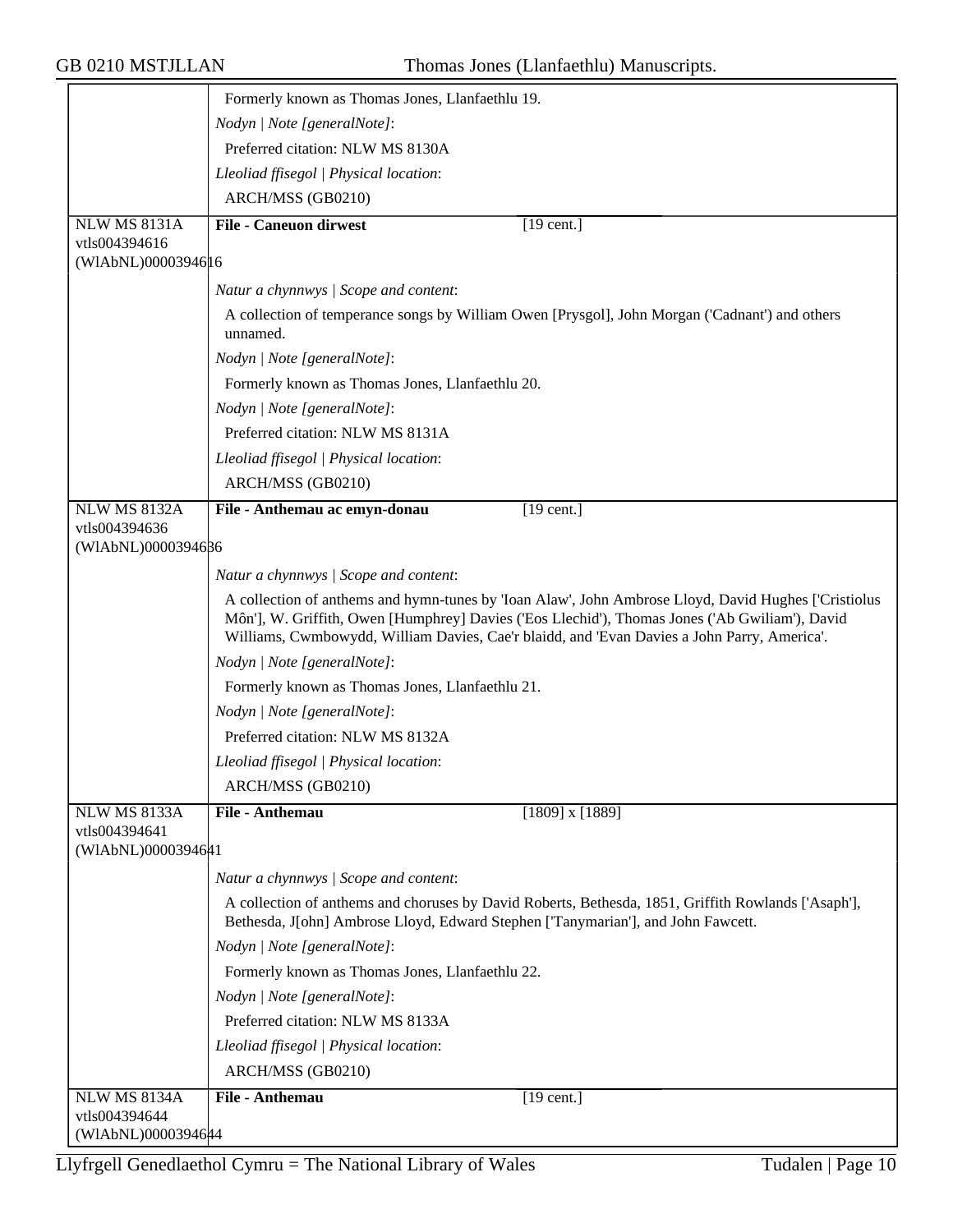|                     | Natur a chynnwys / Scope and content:                                                                                                                                                                                                                                                                                                                                                         |
|---------------------|-----------------------------------------------------------------------------------------------------------------------------------------------------------------------------------------------------------------------------------------------------------------------------------------------------------------------------------------------------------------------------------------------|
|                     | A collection of anthems and choruses by John Elis, David Hughes ['Cristiolus Môn'], J. White and<br>G[eorge] F[rideric] Handel.                                                                                                                                                                                                                                                               |
|                     | Nodyn   Note [generalNote]:                                                                                                                                                                                                                                                                                                                                                                   |
|                     | Formerly known as Thomas Jones, Llanfaethlu 23.                                                                                                                                                                                                                                                                                                                                               |
|                     | Nodyn   Note [generalNote]:                                                                                                                                                                                                                                                                                                                                                                   |
|                     | Preferred citation: NLW MS 8134A                                                                                                                                                                                                                                                                                                                                                              |
|                     | Lleoliad ffisegol   Physical location:                                                                                                                                                                                                                                                                                                                                                        |
|                     | ARCH/MSS (GB0210)                                                                                                                                                                                                                                                                                                                                                                             |
| <b>NLW MS 8135A</b> | <b>File - Anthem</b><br>$[1822]$ x [1881]                                                                                                                                                                                                                                                                                                                                                     |
| vtls004394650       |                                                                                                                                                                                                                                                                                                                                                                                               |
| (WIAbNL)0000394650  |                                                                                                                                                                                                                                                                                                                                                                                               |
|                     | Natur a chynnwys   Scope and content:                                                                                                                                                                                                                                                                                                                                                         |
|                     | An anthem entitled 'Cwymp Anghrist' by David Hughes ('Cristiolus Môn'), with words by Ebenezer<br>Thomas ('Eben Fardd').                                                                                                                                                                                                                                                                      |
|                     | Nodyn   Note [generalNote]:                                                                                                                                                                                                                                                                                                                                                                   |
|                     | Formerly known as Thomas Jones, Llanfaethlu 24.                                                                                                                                                                                                                                                                                                                                               |
|                     | Nodyn   Note [generalNote]:                                                                                                                                                                                                                                                                                                                                                                   |
|                     | Preferred citation: NLW MS 8135A                                                                                                                                                                                                                                                                                                                                                              |
|                     | Lleoliad ffisegol   Physical location:                                                                                                                                                                                                                                                                                                                                                        |
|                     | ARCH/MSS (GB0210)                                                                                                                                                                                                                                                                                                                                                                             |
| <b>NLW MS 8136A</b> | File - Llyfr tonau<br>1838                                                                                                                                                                                                                                                                                                                                                                    |
| vtls004394663       |                                                                                                                                                                                                                                                                                                                                                                                               |
| (WIAbNL)0000394663  |                                                                                                                                                                                                                                                                                                                                                                                               |
|                     | Natur a chynnwys / Scope and content:                                                                                                                                                                                                                                                                                                                                                         |
|                     | A book of hymn-tunes and psalm-tunes compiled by Thomas Jones, Newhavren at the age of twenty<br>('Thomas Jones pia fi/a dig a fydd os dygir fi'). It contains tunes by Isaac Williams, Aberaeron, William<br>Jones and Richard Roberts, Llandrygarn, arrangements by David Hughes ['Cristiolus Môn'], Bodedeyrn,<br>an 'Anthem Gron - Ple mae'r Iesu', and a large number of unsigned tunes. |
|                     | Nodyn   Note [generalNote]:                                                                                                                                                                                                                                                                                                                                                                   |
|                     | Formerly known as Thomas Jones, Llanfaethlu 25.                                                                                                                                                                                                                                                                                                                                               |
|                     | Nodyn   Note [generalNote]:                                                                                                                                                                                                                                                                                                                                                                   |
|                     | Preferred citation: NLW MS 8136A                                                                                                                                                                                                                                                                                                                                                              |
|                     | Lleoliad ffisegol   Physical location:                                                                                                                                                                                                                                                                                                                                                        |
|                     | ARCH/MSS (GB0210)                                                                                                                                                                                                                                                                                                                                                                             |
| <b>NLW MS 8137A</b> | File - Anthemau, carol a chân ddirwest,<br>$[1838]$ x $[1898]$ .                                                                                                                                                                                                                                                                                                                              |
| vtls004394678       |                                                                                                                                                                                                                                                                                                                                                                                               |
| (WIAbNL)0000394678  |                                                                                                                                                                                                                                                                                                                                                                                               |
|                     | Natur a chynnwys / Scope and content:                                                                                                                                                                                                                                                                                                                                                         |
|                     | A collection, by Thomas Jones, of anthems taken from psalms, choruses from Handel fitted with Welsh<br>words, a carol ('Clywch lu'r nef'), and anthem by William Owen, Cil Melyn [Prysgol] ('Cwymp Babilon'),<br>and temperance songs.                                                                                                                                                        |
|                     | Nodyn   Note [generalNote]:                                                                                                                                                                                                                                                                                                                                                                   |
|                     | Formerly known as Thomas Jones, Llanfaethlu 26.                                                                                                                                                                                                                                                                                                                                               |
|                     | Nodyn   Note [generalNote]:                                                                                                                                                                                                                                                                                                                                                                   |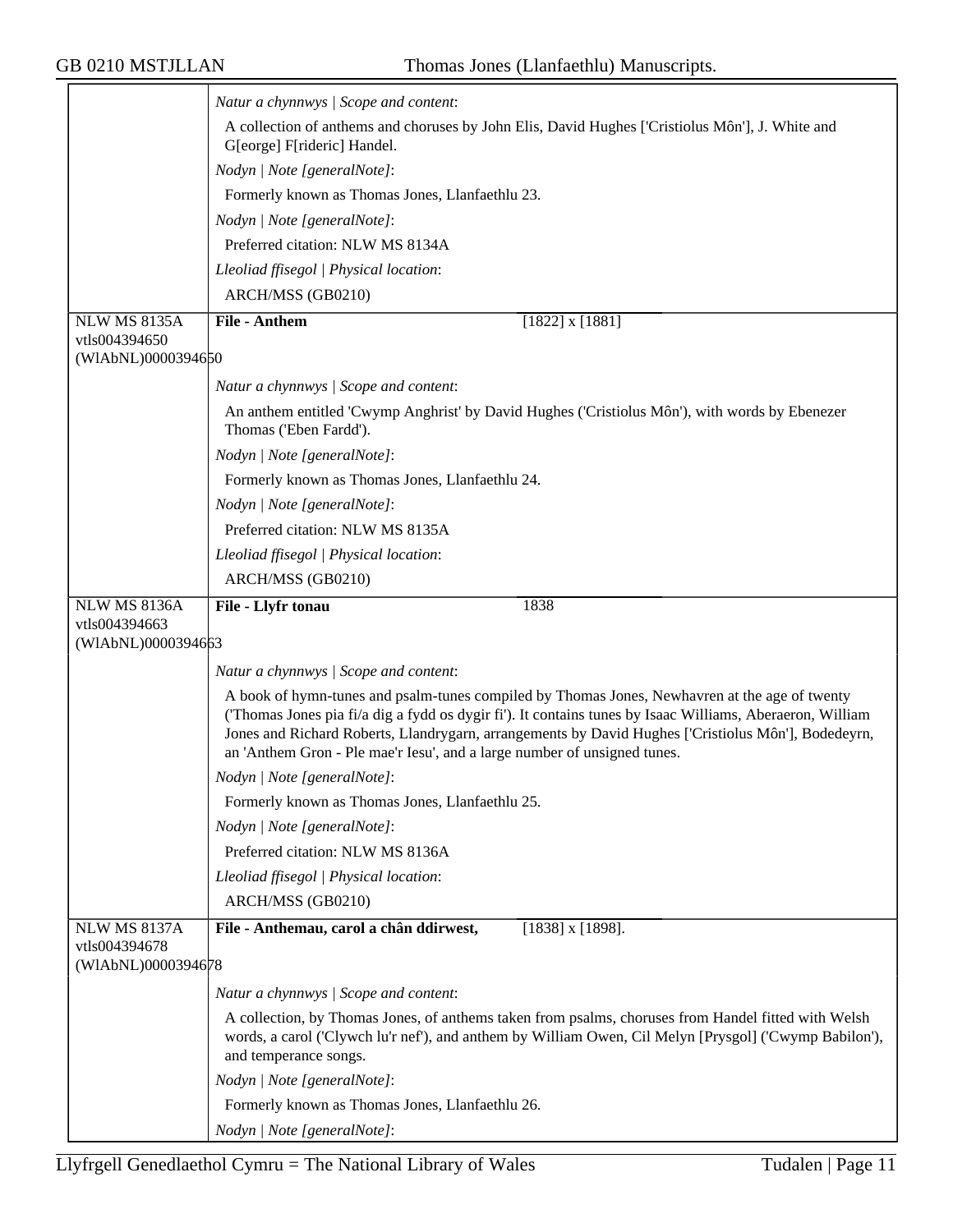|                                     | Preferred citation: NLW MS 8137A                                                                                                                                                                                                                                                                                                                                                                                                                                                                                                                                      |
|-------------------------------------|-----------------------------------------------------------------------------------------------------------------------------------------------------------------------------------------------------------------------------------------------------------------------------------------------------------------------------------------------------------------------------------------------------------------------------------------------------------------------------------------------------------------------------------------------------------------------|
|                                     | Lleoliad ffisegol   Physical location:                                                                                                                                                                                                                                                                                                                                                                                                                                                                                                                                |
|                                     | ARCH/MSS (GB0210)                                                                                                                                                                                                                                                                                                                                                                                                                                                                                                                                                     |
| <b>NLW MS 8138A</b>                 | File - Llyfr tonau<br>$[19 \text{ cent.}]$                                                                                                                                                                                                                                                                                                                                                                                                                                                                                                                            |
| vtls004394682<br>(WIAbNL)0000394682 |                                                                                                                                                                                                                                                                                                                                                                                                                                                                                                                                                                       |
|                                     |                                                                                                                                                                                                                                                                                                                                                                                                                                                                                                                                                                       |
|                                     | Natur a chynnwys / Scope and content:                                                                                                                                                                                                                                                                                                                                                                                                                                                                                                                                 |
|                                     | A large collection of hymn-tunes, including works by J[ohn] Williams ['Ieuan Rhagfyr'], W[illiam] Pugh<br>and John Edwards [Llangadog] ('Aberafon'), and an arrangement of 'Y Delyn Aur' by John Morgan<br>['Cadnant'].                                                                                                                                                                                                                                                                                                                                               |
|                                     | Nodyn   Note [generalNote]:                                                                                                                                                                                                                                                                                                                                                                                                                                                                                                                                           |
|                                     | Formerly known as Thomas Jones, Llanfaethlu 27.                                                                                                                                                                                                                                                                                                                                                                                                                                                                                                                       |
|                                     | Nodyn   Note [generalNote]:                                                                                                                                                                                                                                                                                                                                                                                                                                                                                                                                           |
|                                     | Preferred citation: NLW MS 8138A                                                                                                                                                                                                                                                                                                                                                                                                                                                                                                                                      |
|                                     | Lleoliad ffisegol   Physical location:                                                                                                                                                                                                                                                                                                                                                                                                                                                                                                                                |
|                                     | ARCH/MSS (GB0210)                                                                                                                                                                                                                                                                                                                                                                                                                                                                                                                                                     |
| <b>NLW MS 8139A</b>                 | File - Llyfr tonau<br>$[19$ cent.]                                                                                                                                                                                                                                                                                                                                                                                                                                                                                                                                    |
| vtls004394687<br>(WIAbNL)0000394687 |                                                                                                                                                                                                                                                                                                                                                                                                                                                                                                                                                                       |
|                                     | Natur a chynnwys / Scope and content:                                                                                                                                                                                                                                                                                                                                                                                                                                                                                                                                 |
|                                     | The tune book of John Hughes, Llaindelyn, Llanddeusant, Anglesey, containing hymn-tunes and anthems<br>by David Harri[e]s and others unnamed, and a small collection of hymns and temperance songs.                                                                                                                                                                                                                                                                                                                                                                   |
|                                     | Nodyn   Note [generalNote]:                                                                                                                                                                                                                                                                                                                                                                                                                                                                                                                                           |
|                                     | Formerly known as Thomas Jones, Llanfaethlu 28.                                                                                                                                                                                                                                                                                                                                                                                                                                                                                                                       |
|                                     | Nodyn   Note [generalNote]:                                                                                                                                                                                                                                                                                                                                                                                                                                                                                                                                           |
|                                     | Preferred citation: NLW MS 8139A                                                                                                                                                                                                                                                                                                                                                                                                                                                                                                                                      |
|                                     | Lleoliad ffisegol   Physical location:                                                                                                                                                                                                                                                                                                                                                                                                                                                                                                                                |
|                                     | ARCH/MSS (GB0210)                                                                                                                                                                                                                                                                                                                                                                                                                                                                                                                                                     |
| <b>NLW MS 8140B</b>                 | File - Llyfr tonau<br>$[1841]$ x $[1898]$                                                                                                                                                                                                                                                                                                                                                                                                                                                                                                                             |
| vtls004394708                       |                                                                                                                                                                                                                                                                                                                                                                                                                                                                                                                                                                       |
| (WIAbNL)0000394708                  |                                                                                                                                                                                                                                                                                                                                                                                                                                                                                                                                                                       |
|                                     | Natur a chynnwys / Scope and content:                                                                                                                                                                                                                                                                                                                                                                                                                                                                                                                                 |
|                                     | An extensive collection of hymn-tunes begun by Thomas Jones at the age of twenty-three, in 1841. A<br>large number of the signed tunes are by John Ambrose Lloyd. Other composers represented are J. Hughes<br>[Allt-lwyd], R[obert] J[ohn] Pryse ['Gweirydd ap Rhys'], C. Jones, R. Williams, D. Williams, W[illiam]<br>Owens [or Owen], W. Pritchard, R. Griffith, R[osser] Beynon ['Asaph Glan Taf'], D[avid] J[enkin]<br>[Dafydd Siencyn] Morgan, W. Griffith, D[avid] Roberts ['Alawydd'] and D[avid] Hughes ['Cristiolus<br>Môn']; and examples of Welsh hymns. |
|                                     | Nodyn   Note [generalNote]:                                                                                                                                                                                                                                                                                                                                                                                                                                                                                                                                           |
|                                     | Formerly known as Thomas Jones, Llanfaethlu 29.                                                                                                                                                                                                                                                                                                                                                                                                                                                                                                                       |
|                                     | Nodyn   Note [generalNote]:                                                                                                                                                                                                                                                                                                                                                                                                                                                                                                                                           |
|                                     | Preferred citation: NLW MS 8140B                                                                                                                                                                                                                                                                                                                                                                                                                                                                                                                                      |
|                                     | Lleoliad ffisegol   Physical location:                                                                                                                                                                                                                                                                                                                                                                                                                                                                                                                                |
|                                     | ARCH/MSS (GB0210)                                                                                                                                                                                                                                                                                                                                                                                                                                                                                                                                                     |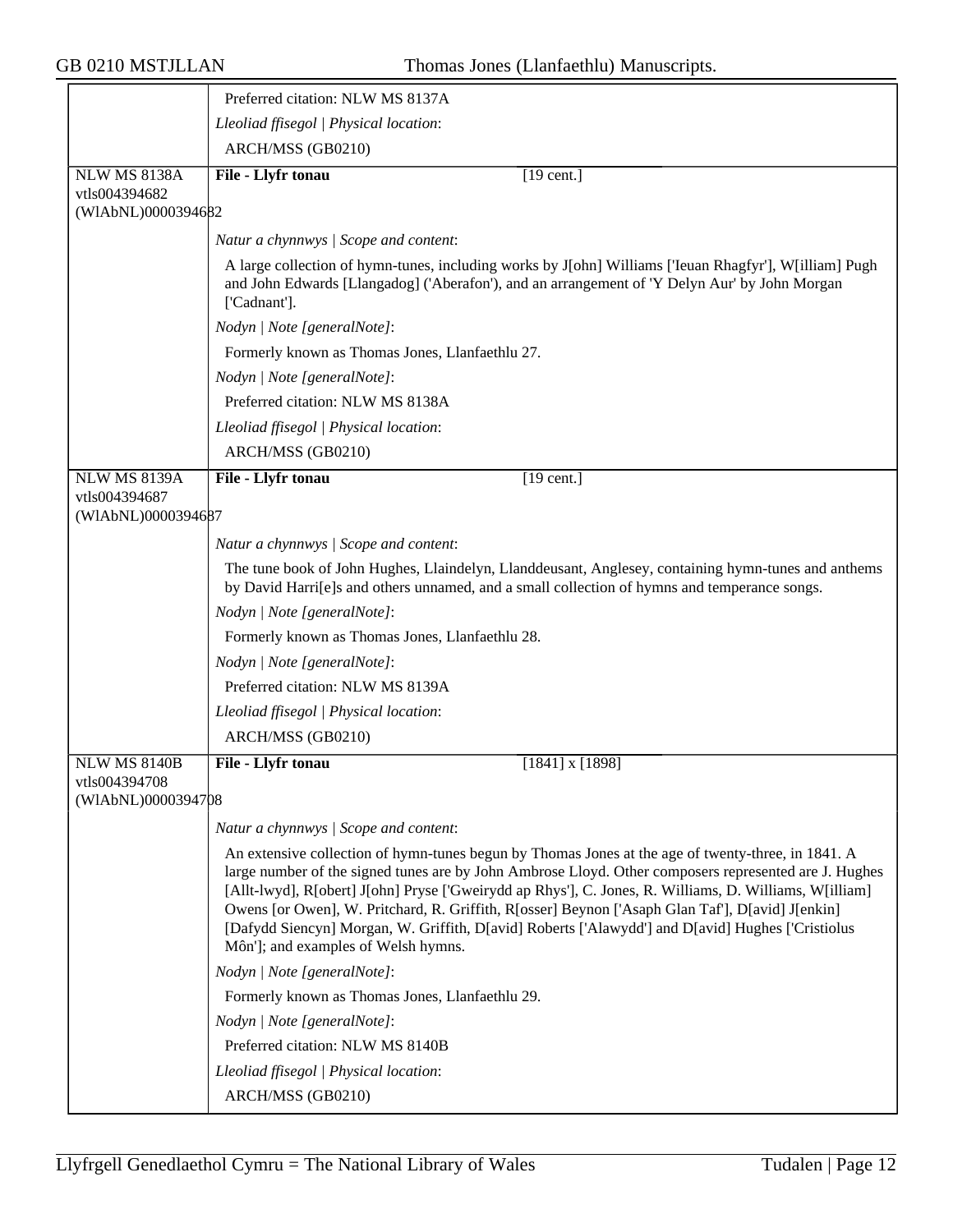| GB 0210 MSTJLLAN                                            | Thomas Jones (Llanfaethlu) Manuscripts.                                                                                                                                                                                                                                                                                                            |
|-------------------------------------------------------------|----------------------------------------------------------------------------------------------------------------------------------------------------------------------------------------------------------------------------------------------------------------------------------------------------------------------------------------------------|
| <b>NLW MS 8141A</b><br>vtls004394713                        | 1838<br>File - Llyfr tonau                                                                                                                                                                                                                                                                                                                         |
| (WIAbNL)00003947 13                                         |                                                                                                                                                                                                                                                                                                                                                    |
|                                                             | Natur a chynnwys / Scope and content:                                                                                                                                                                                                                                                                                                              |
|                                                             | The tune book of Thomas Jones, Newhavren at the age of twenty, 1838. It contains a large collection of<br>hymn-tunes and psalm-tunes, mostly unsigned. Signed tunes are by Hugh Jones, Pen y Bwth, John Ellis,<br>Robert Williams, Richard Roberts, Llandrygarn and Edward Jones.                                                                  |
|                                                             | Nodyn   Note [generalNote]:                                                                                                                                                                                                                                                                                                                        |
|                                                             | Formerly known as Thomas Jones, Llanfaethlu 30.                                                                                                                                                                                                                                                                                                    |
|                                                             | Nodyn   Note [generalNote]:                                                                                                                                                                                                                                                                                                                        |
|                                                             | Preferred citation: NLW MS 8141A                                                                                                                                                                                                                                                                                                                   |
|                                                             | Lleoliad ffisegol   Physical location:                                                                                                                                                                                                                                                                                                             |
|                                                             | ARCH/MSS (GB0210)                                                                                                                                                                                                                                                                                                                                  |
| <b>NLW MS 8142C</b>                                         | $[19 \text{ cent.}]$<br>File - Rhan-ganau                                                                                                                                                                                                                                                                                                          |
| vtls004394714<br>(WIAbNL)00003947 14                        |                                                                                                                                                                                                                                                                                                                                                    |
|                                                             | Natur a chynnwys / Scope and content:                                                                                                                                                                                                                                                                                                              |
|                                                             | A collection of part-songs, including works by Joseph Parry, 'Pencerdd America' ('Ar don o flaen<br>gwyntoedd'), John Owen, 'Owain Alaw' ('Garibaldi'), John Ambrose Lloyd ('Y Wenynen') and W[illiam]<br>A[ubrey] Williams, 'Gwilym Gwent' ('Gorymdaith y Milwr'); and the tune 'Bethlehem' by Richard<br>Roberts, Caernarfon ['Y Telynor Dall']. |
|                                                             | Nodyn   Note [generalNote]:                                                                                                                                                                                                                                                                                                                        |
|                                                             | Formerly known as Thomas Jones, Llanfaethlu 31.                                                                                                                                                                                                                                                                                                    |
|                                                             | Nodyn   Note [generalNote]:                                                                                                                                                                                                                                                                                                                        |
|                                                             | Preferred citation: NLW MS 8142C                                                                                                                                                                                                                                                                                                                   |
|                                                             | Lleoliad ffisegol   Physical location:                                                                                                                                                                                                                                                                                                             |
|                                                             | ARCH/MSS (GB0210)                                                                                                                                                                                                                                                                                                                                  |
| <b>NLW MS 8143B</b>                                         | File - Anthemau<br>$[19 \text{ cent.}]$                                                                                                                                                                                                                                                                                                            |
| vtls004394717<br>(WIAbNL)0000394717                         |                                                                                                                                                                                                                                                                                                                                                    |
|                                                             | Natur a chynnwys / Scope and content:                                                                                                                                                                                                                                                                                                              |
|                                                             | An anthem entitled 'By the streams of Babylon', but with Welsh words, by William Owen, Tremadog,<br>a chorus ('Y Mab Afradlon') by J[ohn] Ambrose Lloyd, Handel's 'Great Dagon', with Welsh words, and<br>'Ymadawiad' by William Jones.                                                                                                            |
|                                                             | Nodyn   Note [generalNote]:                                                                                                                                                                                                                                                                                                                        |
|                                                             | Formerly known as Thomas Jones, Llanfaethlu 32.                                                                                                                                                                                                                                                                                                    |
|                                                             | Nodyn   Note [generalNote]:                                                                                                                                                                                                                                                                                                                        |
|                                                             | Preferred citation: NLW MS 8143B                                                                                                                                                                                                                                                                                                                   |
|                                                             | Lleoliad ffisegol   Physical location:                                                                                                                                                                                                                                                                                                             |
|                                                             | ARCH/MSS (GB0210)                                                                                                                                                                                                                                                                                                                                  |
| <b>NLW MS 8144B</b><br>vtls004394718<br>(WIAbNL)00003947 18 | <b>File - Anthem</b><br>$[1830]$ x $[1881]$                                                                                                                                                                                                                                                                                                        |
|                                                             | Natur a chynnwys / Scope and content:                                                                                                                                                                                                                                                                                                              |
|                                                             | An anthem, 'Arglwydd ein Ior ni', by David Hughes ['Cristiolus Môn'].                                                                                                                                                                                                                                                                              |
|                                                             | Nodyn   Note [generalNote]:                                                                                                                                                                                                                                                                                                                        |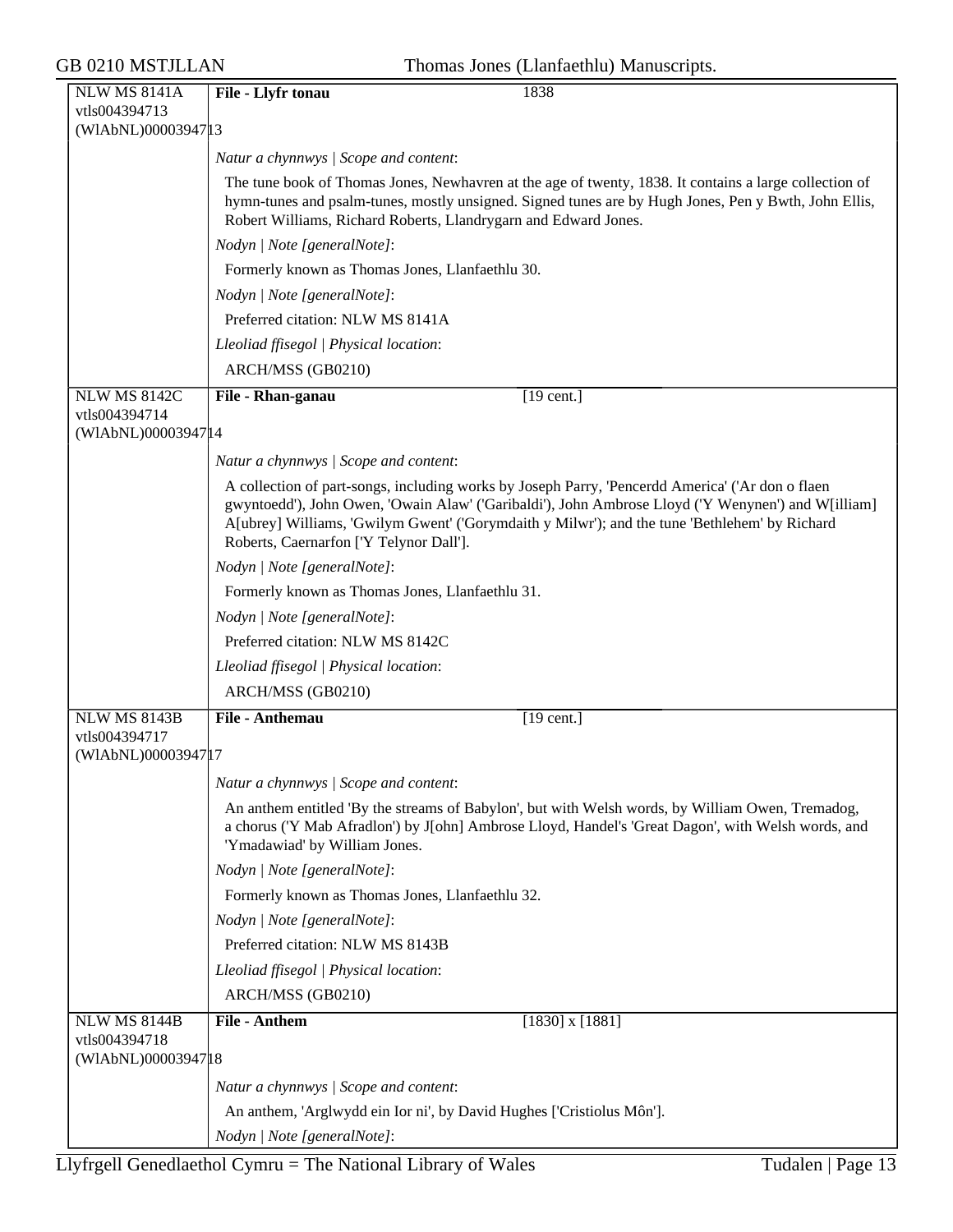|                                     | Formerly known as Thomas Jones, Llanfaethlu 33.                                                                                                                                                                                                              |  |  |  |
|-------------------------------------|--------------------------------------------------------------------------------------------------------------------------------------------------------------------------------------------------------------------------------------------------------------|--|--|--|
|                                     | Nodyn   Note [generalNote]:                                                                                                                                                                                                                                  |  |  |  |
|                                     | Preferred citation: NLW MS 8144B                                                                                                                                                                                                                             |  |  |  |
|                                     | Lleoliad ffisegol   Physical location:                                                                                                                                                                                                                       |  |  |  |
|                                     | ARCH/MSS (GB0210)                                                                                                                                                                                                                                            |  |  |  |
| <b>NLW MS 8145B</b>                 | File - Anthemau<br>$[1827]$ x $[1889]$                                                                                                                                                                                                                       |  |  |  |
| vtls004394720                       |                                                                                                                                                                                                                                                              |  |  |  |
| (WIAbNL)0000394720                  |                                                                                                                                                                                                                                                              |  |  |  |
|                                     | Natur a chynnwys / Scope and content:                                                                                                                                                                                                                        |  |  |  |
|                                     | A book of anthems, including 'Ac mi a glywais lais o'r Nef', 'Although the Fig Tree', 'God is gone up', and<br>other anthems by J. D. Jones, Ruthin, 'Paid f'enaid gwan' by Griffith Rowlands, Bethesda, and 'Cenwch<br>yr Udgorn yn Seion' by David Hughes. |  |  |  |
|                                     | Nodyn   Note [generalNote]:                                                                                                                                                                                                                                  |  |  |  |
|                                     | Formerly known as Thomas Jones, Llanfaethlu 34.                                                                                                                                                                                                              |  |  |  |
|                                     | Nodyn   Note [generalNote]:                                                                                                                                                                                                                                  |  |  |  |
|                                     | Preferred citation: NLW MS 8145B                                                                                                                                                                                                                             |  |  |  |
|                                     | Lleoliad ffisegol   Physical location:                                                                                                                                                                                                                       |  |  |  |
|                                     | ARCH/MSS (GB0210)                                                                                                                                                                                                                                            |  |  |  |
| <b>NLW MS 8146B</b>                 | File - Llyfr tonau<br>$[19$ cent.]                                                                                                                                                                                                                           |  |  |  |
| vtls004394722<br>(WIAbNL)0000394722 |                                                                                                                                                                                                                                                              |  |  |  |
|                                     | Natur a chynnwys / Scope and content:                                                                                                                                                                                                                        |  |  |  |
|                                     | A collection of hymn-tunes composed by Thomas Jones, Treffynnon.                                                                                                                                                                                             |  |  |  |
|                                     | Nodyn   Note [generalNote]:                                                                                                                                                                                                                                  |  |  |  |
|                                     | Formerly known as Thomas Jones, Llanfaethlu 35.                                                                                                                                                                                                              |  |  |  |
|                                     | Nodyn   Note [generalNote]:                                                                                                                                                                                                                                  |  |  |  |
|                                     | Preferred citation: NLW MS 8146B                                                                                                                                                                                                                             |  |  |  |
|                                     | Lleoliad ffisegol   Physical location:                                                                                                                                                                                                                       |  |  |  |
|                                     | ARCH/MSS (GB0210)                                                                                                                                                                                                                                            |  |  |  |
| <b>NLW MS 8147B</b>                 | File - 'Eos Cymru'<br>$[1844]$ x $[1898]$                                                                                                                                                                                                                    |  |  |  |
| vtls004394723                       |                                                                                                                                                                                                                                                              |  |  |  |
| (WIAbNL)0000394723                  |                                                                                                                                                                                                                                                              |  |  |  |
|                                     | Natur a chynnwys / Scope and content:                                                                                                                                                                                                                        |  |  |  |
|                                     | A transcript of Eos Cymru, sef casgliad o donau, erddyganau gwreiddiol, ac anthemau, addas i'w canu<br>mewn addoliad dwyfol, gan William Jacob, Treffynnon. [Llanidloes], 1844.                                                                              |  |  |  |
|                                     | Nodyn   Note [generalNote]:                                                                                                                                                                                                                                  |  |  |  |
|                                     | Formerly known as Thomas Jones, Llanfaethlu 36.                                                                                                                                                                                                              |  |  |  |
|                                     | Nodyn   Note [generalNote]:                                                                                                                                                                                                                                  |  |  |  |
|                                     | Preferred citation: NLW MS 8147B                                                                                                                                                                                                                             |  |  |  |
|                                     | Lleoliad ffisegol   Physical location:                                                                                                                                                                                                                       |  |  |  |
|                                     | ARCH/MSS (GB0210)                                                                                                                                                                                                                                            |  |  |  |
| <b>NLW MS 8148C</b>                 | File - Carol,<br>$[1838]$ x $[1898]$ .                                                                                                                                                                                                                       |  |  |  |
| vtls004394724<br>(WIAbNL)0000394724 |                                                                                                                                                                                                                                                              |  |  |  |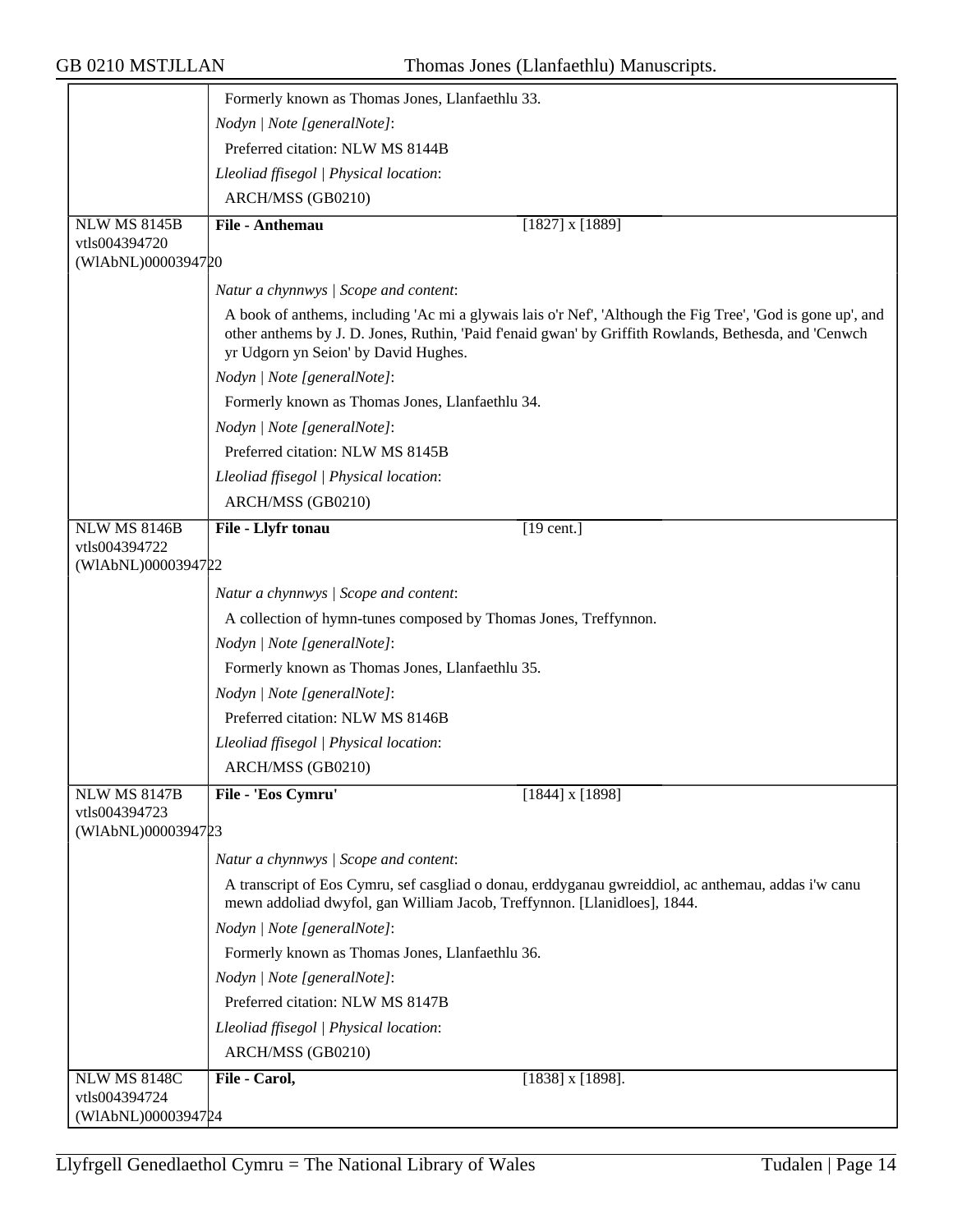|                                      | Natur a chynnwys / Scope and content:                                                                         |  |  |  |
|--------------------------------------|---------------------------------------------------------------------------------------------------------------|--|--|--|
|                                      | A copy by Thomas Jones [Llanfaethlu] of two stanzas of the carol 'Yn nghanol Wlad Judea Dlos' [sic].          |  |  |  |
|                                      | Nodyn   Note [generalNote]:                                                                                   |  |  |  |
|                                      |                                                                                                               |  |  |  |
|                                      | Formerly known as Thomas Jones, Llanfaethlu 37.                                                               |  |  |  |
|                                      | Nodyn   Note [generalNote]:                                                                                   |  |  |  |
|                                      | Preferred citation: NLW MS 8148C                                                                              |  |  |  |
|                                      | Lleoliad ffisegol   Physical location:                                                                        |  |  |  |
|                                      | ARCH/MSS (GB0210)                                                                                             |  |  |  |
| <b>NLW MS 8149B</b><br>vtls004394726 | File - Emyn-dôn<br>$[19$ cent.]                                                                               |  |  |  |
| (WIAbNL)0000394726                   |                                                                                                               |  |  |  |
|                                      | Natur a chynnwys / Scope and content:                                                                         |  |  |  |
|                                      | A hymn-tune: 'Awn, awn i'r Ysgol Sul'.                                                                        |  |  |  |
|                                      | Nodyn   Note [generalNote]:                                                                                   |  |  |  |
|                                      | Formerly known as Thomas Jones, Llanfaethlu 38.<br>Nodyn   Note [generalNote]:                                |  |  |  |
|                                      |                                                                                                               |  |  |  |
|                                      | Preferred citation: NLW MS 8149B                                                                              |  |  |  |
|                                      | Lleoliad ffisegol   Physical location:                                                                        |  |  |  |
|                                      | ARCH/MSS (GB0210)                                                                                             |  |  |  |
|                                      |                                                                                                               |  |  |  |
| <b>NLW MS 8150A</b><br>vtls004394751 | File - Emyn-donau<br>$\overline{19}$ cent.]                                                                   |  |  |  |
| (WIAbNL)0000394751                   |                                                                                                               |  |  |  |
|                                      | Natur a chynnwys / Scope and content:                                                                         |  |  |  |
|                                      | A collection of hymn-tunes by William Williams, D. T. Williams, H. J. Hughes, D. Richards and others.         |  |  |  |
|                                      | Nodyn   Note [generalNote]:<br>Formerly known as Thomas Jones, Llanfaethlu 39.<br>Nodyn   Note [generalNote]: |  |  |  |
|                                      |                                                                                                               |  |  |  |
|                                      |                                                                                                               |  |  |  |
|                                      | Preferred citation: NLW MS 8150A                                                                              |  |  |  |
|                                      | Lleoliad ffisegol   Physical location:                                                                        |  |  |  |
|                                      | ARCH/MSS (GB0210)                                                                                             |  |  |  |
| <b>NLW MS 8151B</b>                  | <b>File - Welsh Melodies</b><br>$[1862]$ x $[1898]$                                                           |  |  |  |
| vtls004394753                        |                                                                                                               |  |  |  |
| (WIAbNL)0000394753                   |                                                                                                               |  |  |  |
|                                      | Natur a chynnwys / Scope and content:                                                                         |  |  |  |
|                                      | Transcripts of the two parts of Welsh Melodies arranged by John Thomas, Pencerdd Gwalia [London],<br>1862.    |  |  |  |
|                                      | Nodyn   Note [generalNote]:                                                                                   |  |  |  |
|                                      | Formerly known as Thomas Jones, Llanfaethlu 40.                                                               |  |  |  |
|                                      | Nodyn   Note [generalNote]:<br>Preferred citation: NLW MS 8151B<br>Lleoliad ffisegol   Physical location:     |  |  |  |
|                                      |                                                                                                               |  |  |  |
|                                      |                                                                                                               |  |  |  |
|                                      | ARCH/MSS (GB0210)                                                                                             |  |  |  |